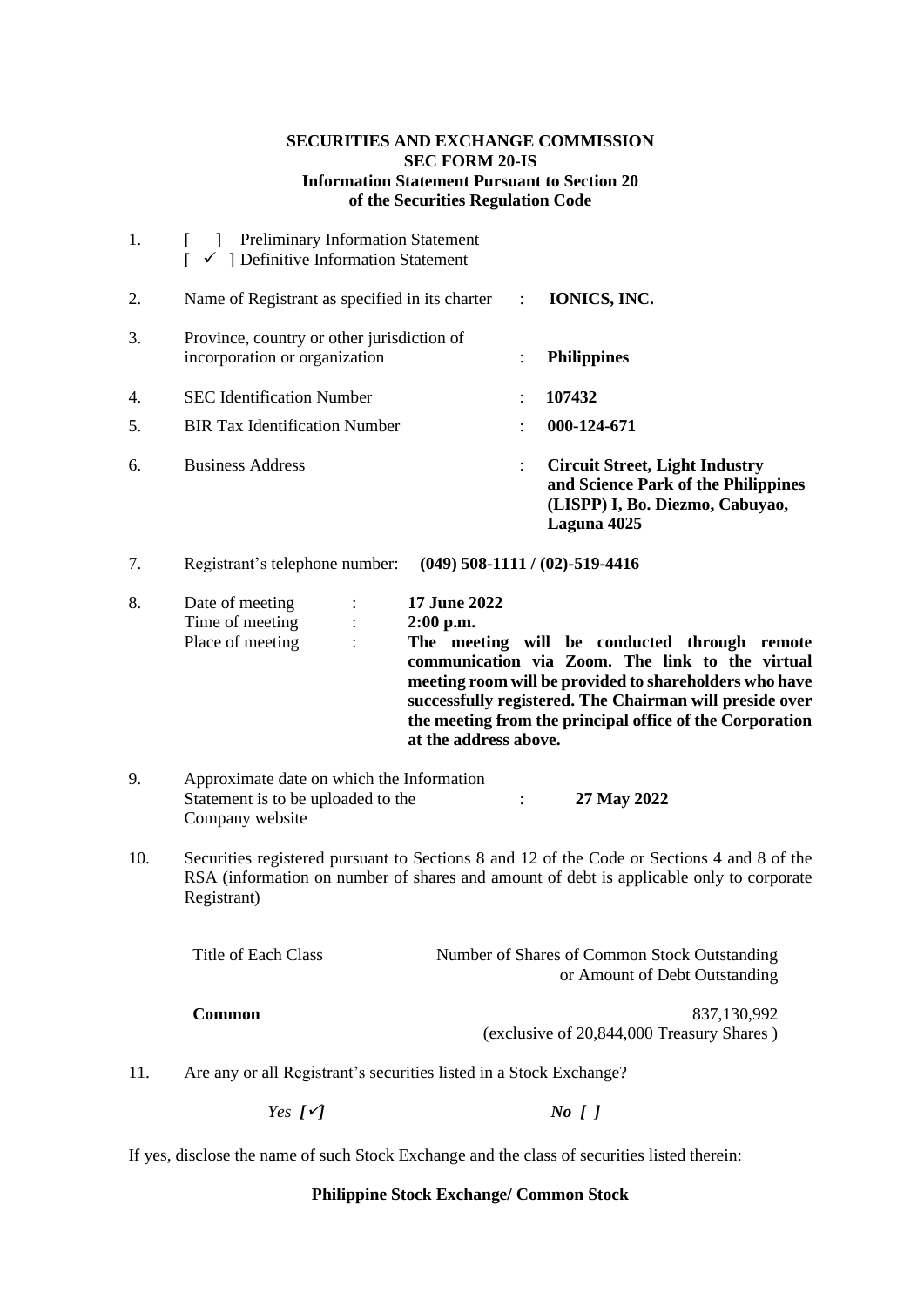## **A. GENERAL INFORMATION**

## **ITEM 1. DATE, TIME AND PLACE OF MEETING OF SHAREHOLDERS**

(a) Date of Meeting : 17 June 2022

Time of Meeting : 2:00 p.m.

- Place of Meeting : The meeting will be conducted through remote communication via Zoom. The link to the virtual meeting room will be provided to shareholders who have successfully registered. The Chairman will preside over the meeting from the principal office of the Corporation at Circuit Street, Light Industry and Science Park of the Philippines, Bo. Diezmo, Cabuyao, Laguna.
- (b) This Information Statement, copies of the Company's Management Report, Annual Report (SEC Form 17A) and Quarterly Report (SEC Form 17Q) for the First Quarter of 2022 shall be made available at the Company's website and PSE EDGE on or before 27 May 2022.

## **WE ARE NOT ASKING YOU FOR A PROXY AND YOU ARE REQUESTED NOT TO SEND US A PROXY**

## **ITEM 2. DISSENTER'S RIGHT OF APPRAISAL**

Title X, Section 80 of the Revised Corporation Code of the Philippines ("RCCP") allows a shareholder to exercise his right of appraisal in certain instances: (1) in case an amendment to the articles of incorporation will change or restrict the rights of such shareholder or otherwise extend or shorten the term of the company; (2) in case of the sale, lease, exchange, transfer, mortgage, pledge or other disposition of all or substantially all of the company's properties; (3) in cases of merger or consolidation; or (4) in case the company decides to invest its funds in another corporation or business.

As required by Title X, Section 81 of the RCCP, a dissenting stockholder, who must have voted against a proposed corporation act, may exercise the right of appraisal, when available, by making a written demand on the corporation for the payment of the fair value of the shares held within thirty (30) days from the date on which the vote was taken.

The matters to be discussed in the meeting as specified in the attached Notice of Annual Meeting of the Shareholders are not such as will give any dissenting shareholder any appraisal or similar right as provided in Title  $\overline{X}$  and Title IV of the RCCP.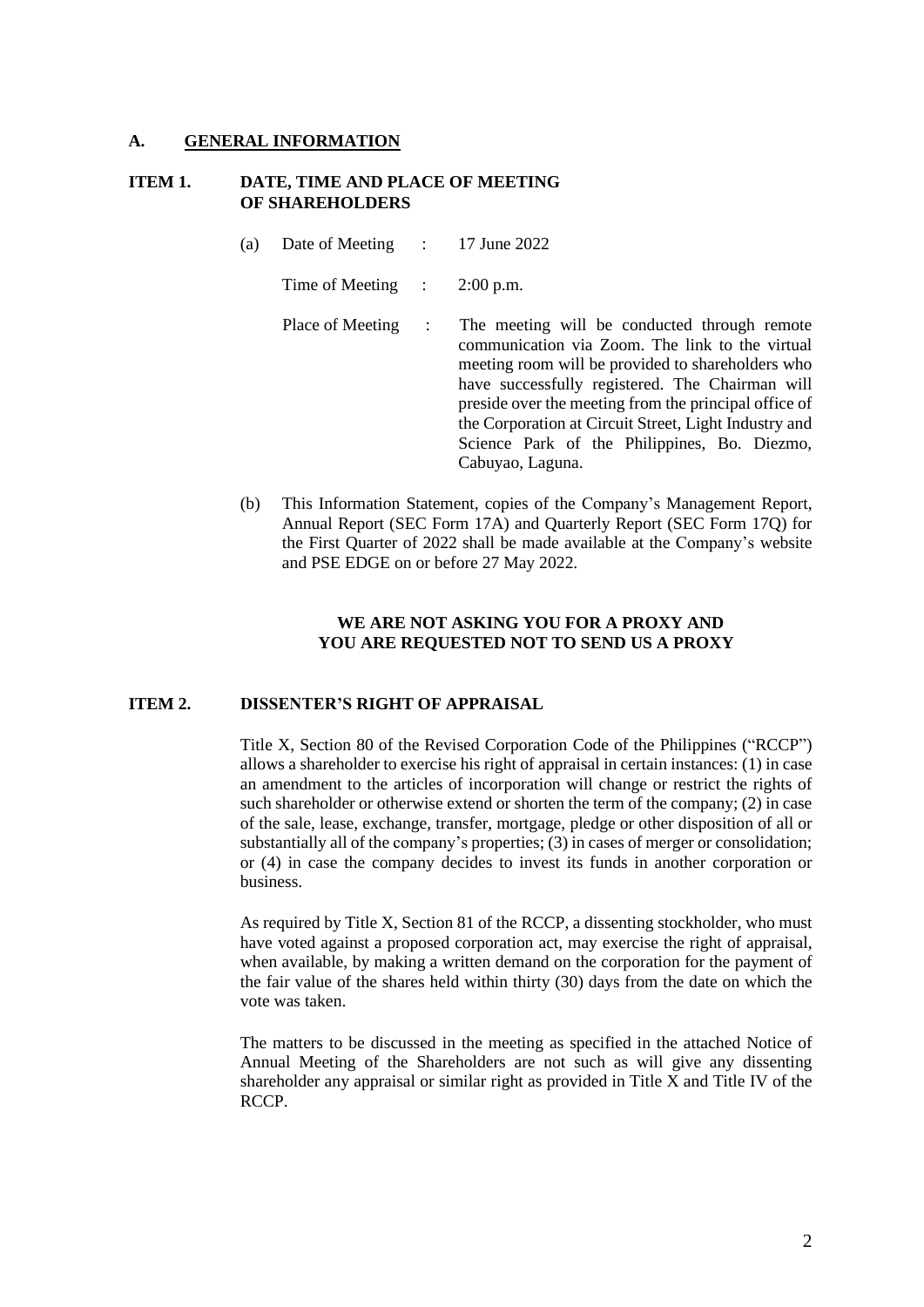## **ITEM 3. INTEREST OF CERTAIN PERSONS IN OR OPPOSITION TO MATTERS TO BE ACTED UPON**

- (a) Each of the persons who has been a director or officer of the Company from the beginning of the fiscal year 2021, as well as each of the nominees for the election as director for the year 2022-2022, together with any associate of any of the foregoing, has not expressed any interest in any matter to be acted upon.
- (b) The Company has not received any information from any director that he/she intends to oppose any matter to be acted upon in the meeting.

### **B. CONTROL AND COMPENSATION INFORMATION**

# **ITEM 4. VOTING SECURITIES AND PRINCIPAL HOLDERS THEREOF**

*(a) Total Number of Shares Issued and Outstanding as of 30 April 2022*

837,130, 992 exclusive of 20,844,000 treasury shares

*Foreign Equity Ownership as of 30 April 2022:*

The Company's foreign equity ownership is presented, as follows:

|                                        |              | No. of Shares          | Percentage<br>Ownership |
|----------------------------------------|--------------|------------------------|-------------------------|
| Shares held by<br>Philippine nationals |              | 808,846,559<br>Common  | 96.62%                  |
| Shares held by<br>Foreign nationals    |              | 28, 284, 433<br>Common | 3.38%                   |
|                                        | <b>Total</b> | 837,130,992<br>Common  |                         |

*(b) Record Date*

All shareholders of record as of 27 May 2022 will be entitled to notice of, and to vote at, the Annual Shareholders' Meeting.

#### *(c) Number of Votes Per Share*

Each share is entitled to one (1) vote.

With respect to the election of directors, however, a shareholder may vote such number of shares in his own name in the stock transfer book of the Corporation for as many persons as there are directors to be elected, or he may cumulate said shares and give one candidate as many votes as the number of directors to be elected, or he may distribute them among as many candidates as he shall see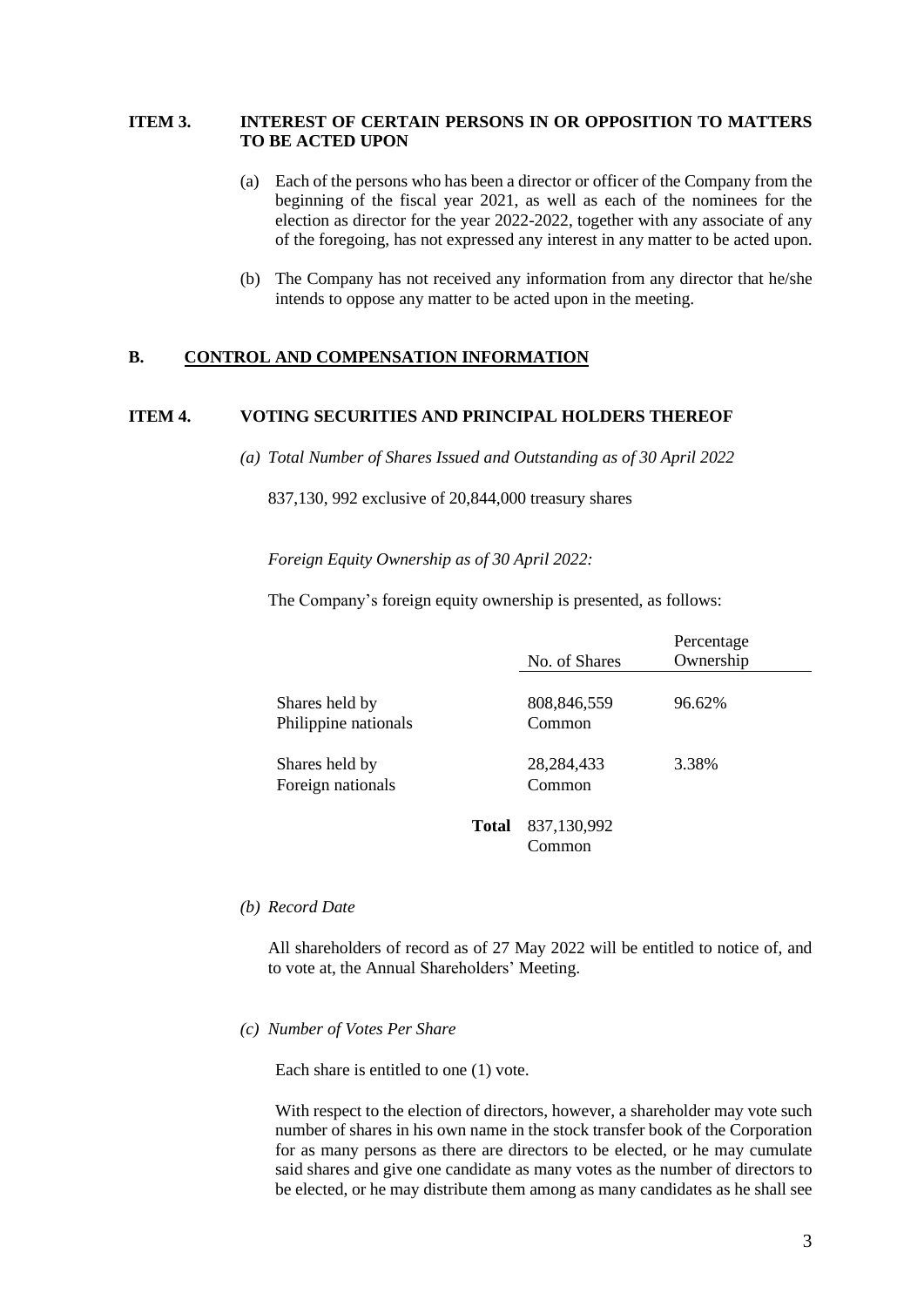fit; provided, that the total number of votes cast by him shall not exceed the number of shares owned by him multiplied by the number of directors to be elected.

| <b>Title of</b><br><b>Class</b> | Names and<br>Address of<br><b>Record Owner</b><br>and Relationship<br>with Issuer                                                 | Name of<br><b>Beneficial</b><br>Owner and<br>Relationship<br>with Record<br>Owner                                                  | <b>Citizenship</b> | <b>No. of Shares</b><br><b>Held</b> | Percentage<br><b>Held</b> |
|---------------------------------|-----------------------------------------------------------------------------------------------------------------------------------|------------------------------------------------------------------------------------------------------------------------------------|--------------------|-------------------------------------|---------------------------|
| Common                          | Aqua Holdings,<br>Inc.<br>$c/o$ Carmelray<br><i>Industrial Park II</i><br>Barangay Tulo,<br>Calamba, Laguna<br><i>Shareholder</i> | Lawrence C.<br>Qua, Meliton C.<br>Qua, Raymond<br>C. Qua,<br>Virginia Judy<br>Q. Dy<br>(shareholders of<br>Aqua Holdings,<br>Inc.) | Filipino           | 335,153,100<br>(R)                  | 40.04%                    |
| Common                          | Leonardo T.<br>Siguion Reyna*                                                                                                     | N/A                                                                                                                                | Filipino           | 75,006,000                          | 8.96%                     |

|  |                                                                | Security Ownership of Certain Record and Beneficial Shareholders of More |  |
|--|----------------------------------------------------------------|--------------------------------------------------------------------------|--|
|  | than 5% of the Company's Voting Securities as of 30 April 2022 |                                                                          |  |

(R)

(B)

6.55%

*\*deceased*

*7 Tanguile Road, North Forbes*

*Shareholder*

*SSS Bldg., East Ave., Diliman, Quezon City*

*Shareholder*

*Park Makati City*

Common **Social Security System**

> The right to vote the Company's shares in the name of Aqua Holdings, Inc. is lodged with its proxy, Mr. Lawrence C. Qua.

Philippines Filipino 54,800,198

Republic of the

Mr. Rolando Mario Villonco, administrator of the Estate of Mr. Leonardo T. Siguion Reyna, is expected to submit a proxy to vote the Company's shares registered under the name of Leonardo T. Siguion Reyna.

The Social Security System is likewise expected to submit a proxy authorizing Commissioner Ricardo L. Moldez to vote its shares in the Company.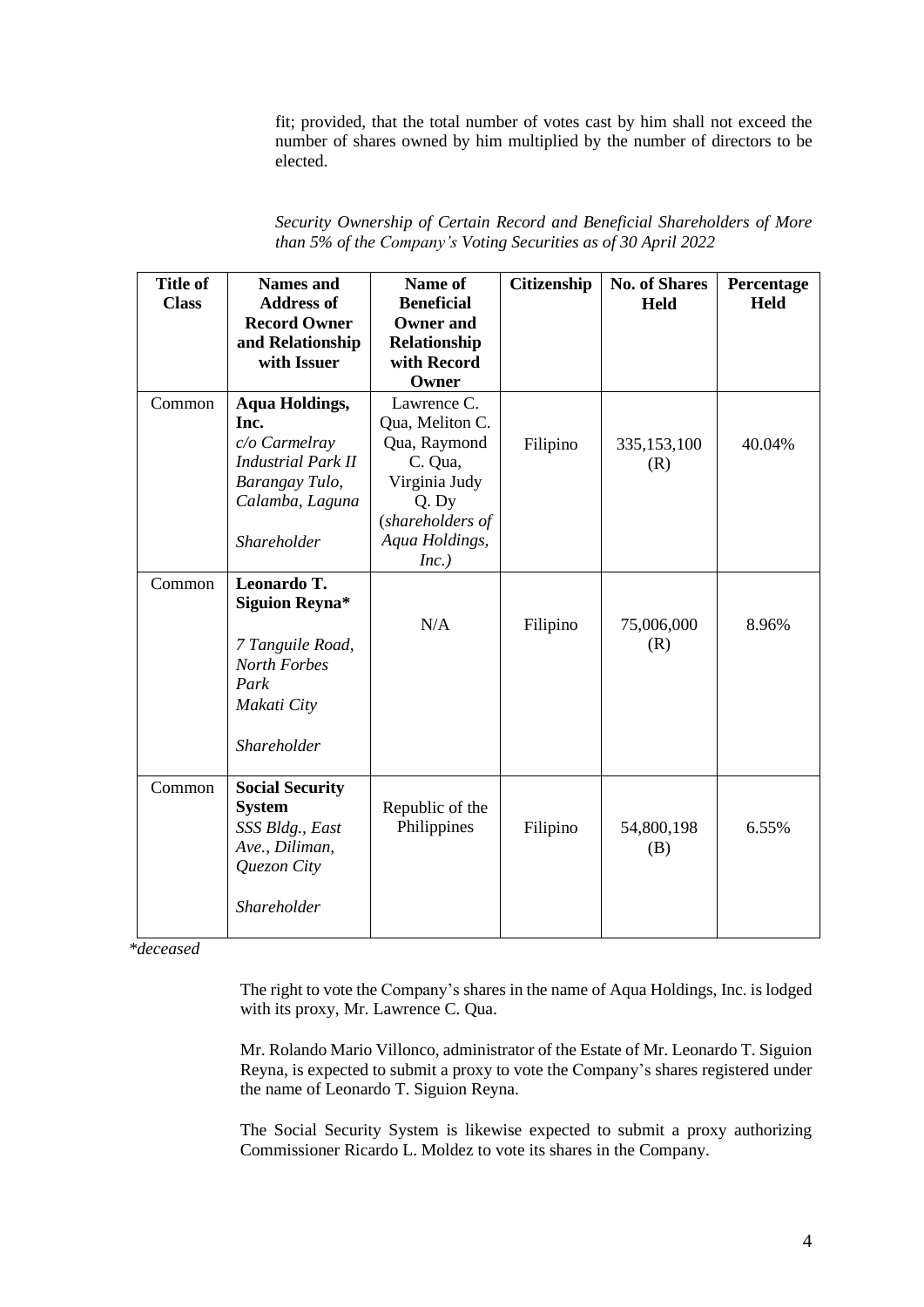# *(d) Security Ownership of Management as of 30 April 2022*

| <b>Title of</b><br><b>Class</b> | <b>Name of Beneficial</b><br>Owner                                 | <b>Amount</b> and<br><b>Nature of Beneficial</b><br>Ownership | Citizenship | <b>Percent</b><br>of Class |
|---------------------------------|--------------------------------------------------------------------|---------------------------------------------------------------|-------------|----------------------------|
| Common                          | Lawrence C. Qua<br>Chairman/President/CEO                          | 27,454,760<br>Direct                                          | Filipino    | 3.28%                      |
|                                 |                                                                    | 1,950,000<br>Indirect                                         |             | 0.23%                      |
| Common                          | Meliton C. Qua<br><b>Director</b>                                  | 6,497,362<br>Direct                                           | Filipino    | 0.78%                      |
| Common                          | Guillermo D. Luchangco<br><b>Director</b>                          | 19,620,000<br>Indirect                                        | Filipino    | 2.34%                      |
| Common                          | Alfredo R. de Borja<br><b>Director</b>                             | 14,000<br>Direct                                              | Filipino    | <b>Nil</b>                 |
| Common                          | Ricardo L. Moldez<br>Director                                      | $\mathbf{1}$<br>Direct                                        | Filipino    | <b>Nil</b>                 |
| Common                          | Virginia Judy Q. Dy<br><b>Director</b>                             | 1,033,603<br>Direct                                           | Filipino    | 0.12%                      |
|                                 |                                                                    | 4,887,140<br>Indirect                                         |             | 0.58%                      |
| Common                          | Raymond C. Qua<br>Director/SVP-<br>Treasurer/Compliance<br>Officer | 8,562,350<br>Direct                                           | Filipino    | 1.02%                      |
| Common                          | Cecilia Q. Chua<br><b>Director</b>                                 | 5,584,412<br>Direct                                           | Filipino    | 0.67%                      |
|                                 |                                                                    | 3,000<br>Indirect                                             |             | Nil                        |
| Common                          | Monica Siguion Reyna<br>Villonco<br>Director                       | 24,000<br>Direct                                              | Filipino    | <b>Nil</b>                 |
|                                 |                                                                    | 127,000<br>Indirect                                           |             | 0.02%                      |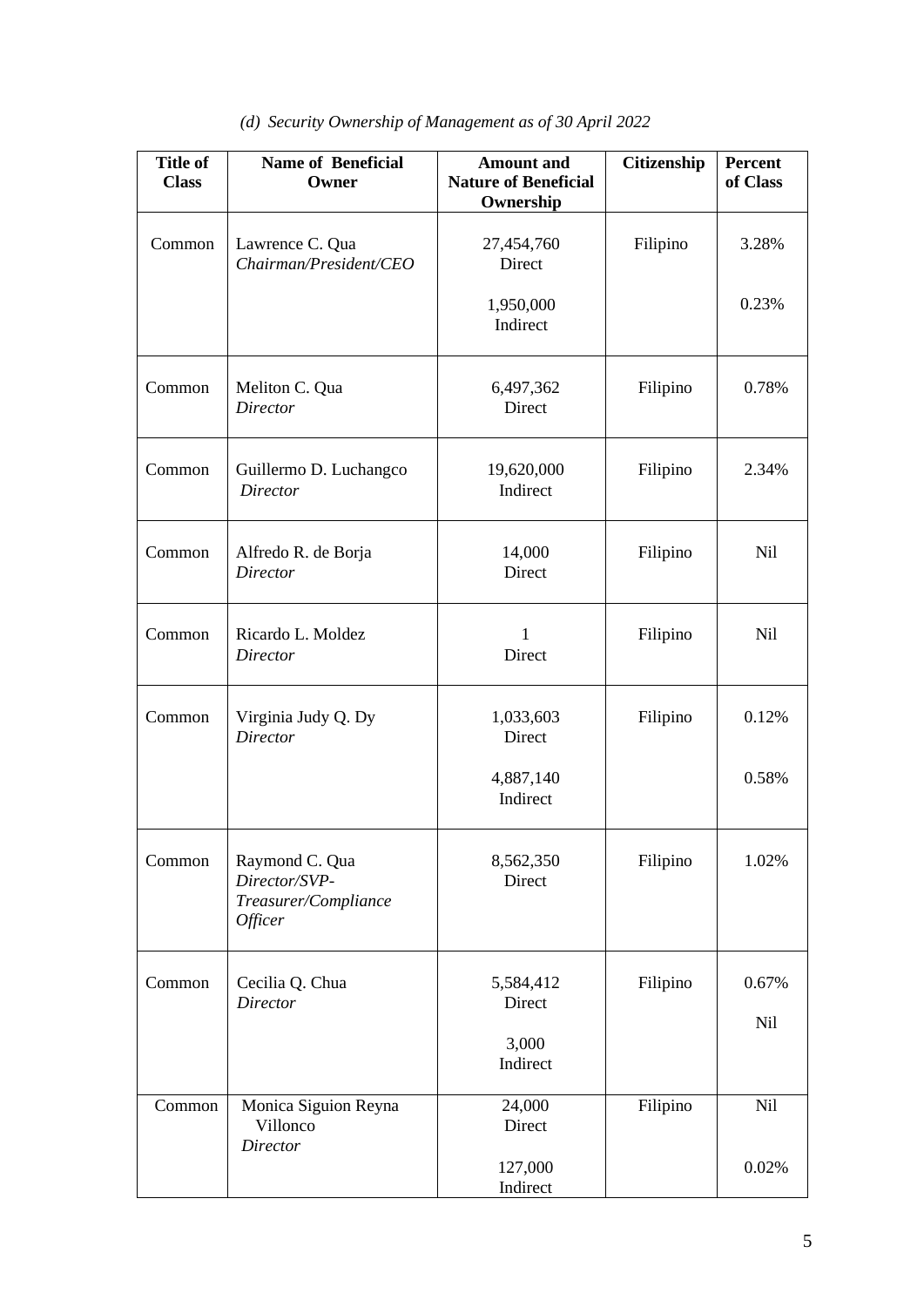| <b>Title of</b><br><b>Class</b> | <b>Name of Beneficial</b><br>Owner                                                     | <b>Amount and</b><br><b>Nature of Beneficial</b><br>Ownership | Citizenship | Percent<br>of Class |
|---------------------------------|----------------------------------------------------------------------------------------|---------------------------------------------------------------|-------------|---------------------|
|                                 |                                                                                        |                                                               |             |                     |
| Common                          | Medel T. Nera<br><b>Director</b>                                                       | 1,000<br>Direct                                               | Filipino    | Nil                 |
| Common                          | Lilia B. De Lima<br><b>Director</b>                                                    | 50,000<br>Indirect                                            | Filipino    | 0.01%               |
| Common                          | Judy C. Qua<br>VP- Business Development<br>& Corporate Affairs                         | $-()$ -                                                       | Filipino    | $-0-$               |
| Common                          | Manuel R. Roxas<br>Corporate Secretary                                                 | 14,500<br>Direct                                              | Filipino    | Nil                 |
| Common                          | Krisha F. Villanueva<br><b>Assistant Corporate</b><br>Secretary                        | $-0-$                                                         | Filipino    | $-0-$               |
| Common                          | Ronan R. Andrade<br>$VP - Finance / Chief Risk$<br><i><b>Officer</b></i>               | $-0-$                                                         | Filipino    | $-0-$               |
| Common                          | Cesar G. Caubalejo<br>VP- Internal Audit and<br><b>Assistant Compliance</b><br>Officer | $-0-$                                                         | Filipino    | $-0-$               |
|                                 | <b>TOTAL</b>                                                                           | 75,823,128                                                    |             | 9.05%               |

*(e) Voting Trust Holders of 5% or more*

There are no voting trust holders of 5% or more of the common shares.

*(f) Change in control*

There is no arrangement which may result to a change in control of the Company.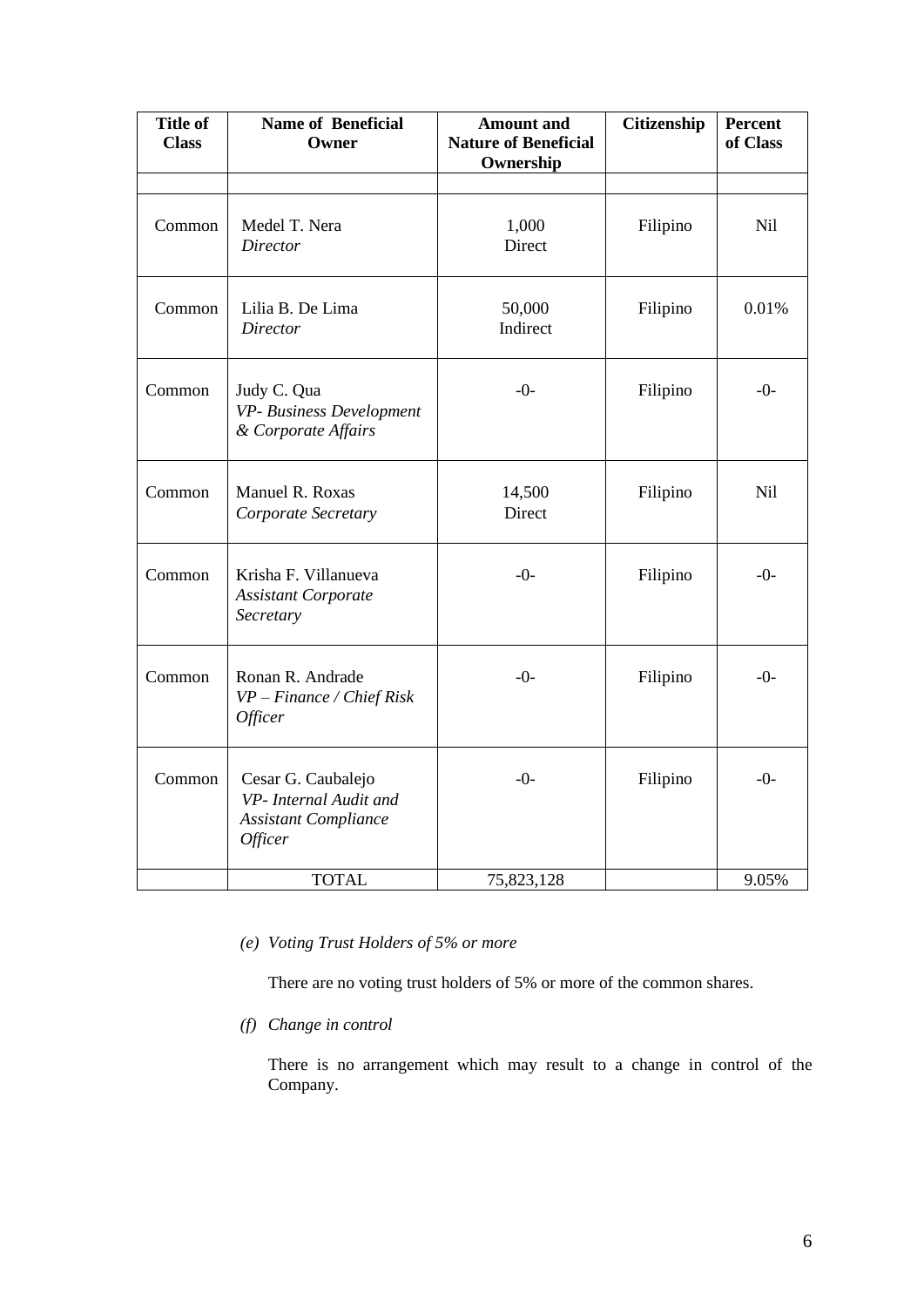## **ITEM 5. DIRECTORS AND EXECUTIVE OFFICERS**

# *(a) Directors*

| <b>Name / Position</b>                         | Age | <b>Citizenship</b> |
|------------------------------------------------|-----|--------------------|
| 1. Lawrence C. Qua<br>Chairman                 | 75  | Filipino           |
| 2. Alfredo R. de Borja<br>Member (Independent) | 77  | Filipino           |
| 3. Medel T. Nera<br>Member (Independent)       | 66  | Filipino           |
| 4. Virginia Judy Q. Dy<br>Member               | 82  | Filipino           |
| 5. Guillermo D. Luchangco<br>Member            | 82  | Filipino           |
| 6. Meliton C. Qua<br>Member                    | 79  | Filipino           |
| 7. Raymond C. Qua<br><b>Member</b>             | 71  | Filipino           |
| 8. Cecilia Q. Chua<br>Member                   | 69  | Filipino           |
| 9. Monica Siguion Reyna Villonco<br>Member     | 68  | Filipino           |
| 10. Lilia B. De Lima<br>Member (Independent)   | 81  | Filipino           |
| 11. Ricardo L. Moldez<br>Member                | 74  | Filipino           |

Directors serve for a term of one (1) year and until the election and qualification of his or her successor.

The following are the Chairman and members of the Corporate Governance Committee for the year 2021 - 2022:

| Lilia B. De Lima | Chairman      |
|------------------|---------------|
| Alfredo de Borja | <b>Member</b> |
| Medel T. Nera    | <b>Member</b> |

The following individuals were nominated to the Board of Directors of the Company for the ensuing year, and have been approved for election by Board of Directors at its meeting on 9 March 2022:

| 1. Lawrence C. Qua        |     | Chairman of the Board |
|---------------------------|-----|-----------------------|
| 2. Alfredo R. de Borja    | $-$ | Member (Independent)  |
| 3. Medel T. Nera          |     | Member (Independent)  |
| 4. Virginia Judy Q. Dy    |     | Member                |
| 5. Guillermo D. Luchangco |     | Member                |
|                           |     |                       |

6. Meliton C. Qua - *Member*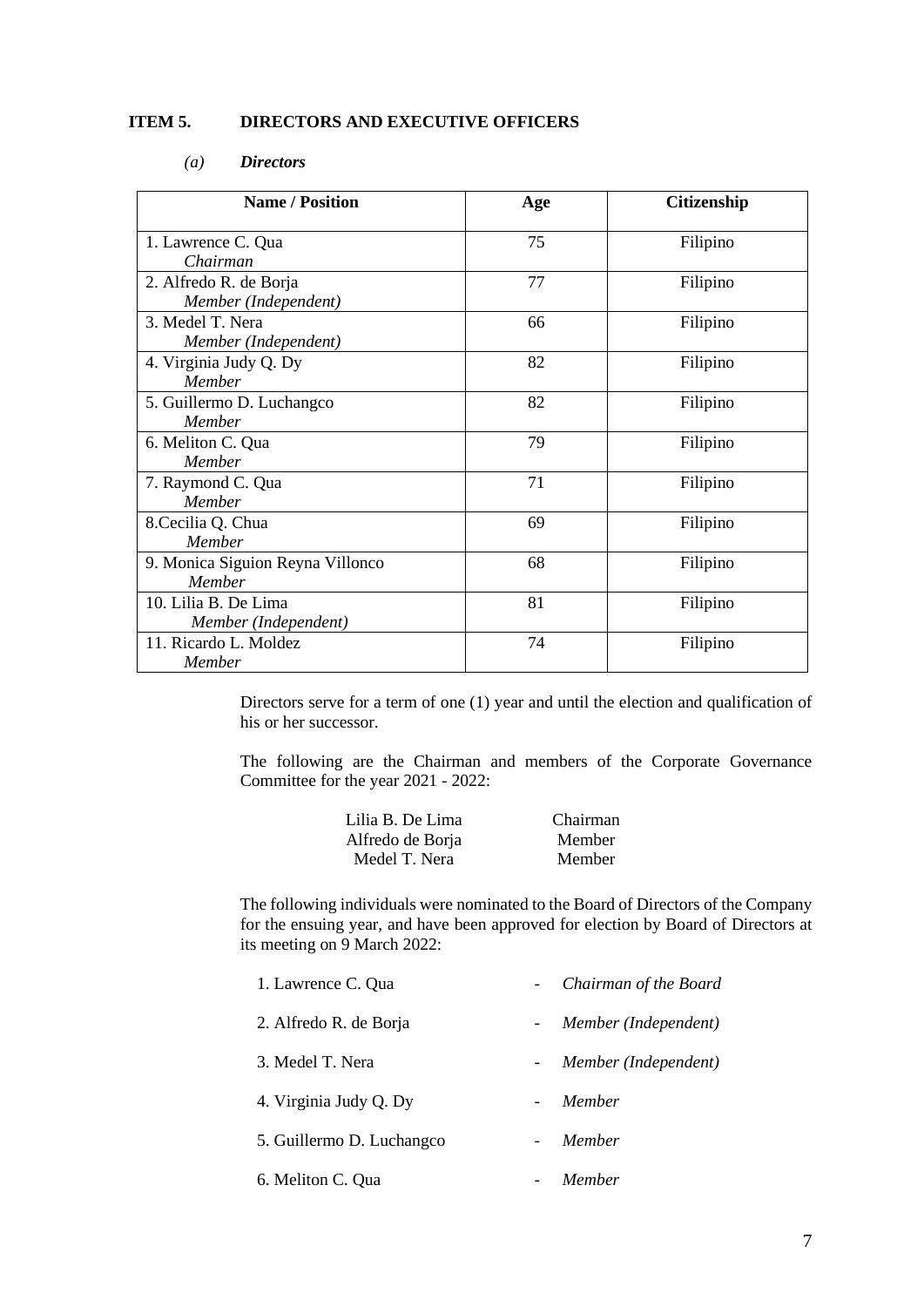| 7. Raymond C. Qua                 | Member               |
|-----------------------------------|----------------------|
| 8. Lilia B. De Lima               | Member (Independent) |
| 9. Cecilia Q. Chua                | Member               |
| 10. Monica Siguion Reyna Villonco | - Member             |
| 11. Ricardo L. Moldez             | Member               |

The members of the Nomination Committee for the year 2021-2022 are as follows:

| Alfredo R. de Borja | Chairman |
|---------------------|----------|
| Raymond C. Qua      | Member   |
| Virginia Judy Q. Dy | Member   |

Nominated as independent directors are Mr. Alfredo R. de Borja, Mr. Medel T. Nera and Ms. Lilia B. De Lima. The Nomination Committee determined that the nominees for independent director possess all of the qualifications of an independent director provided for in the Revised Corporation Code, the Company's By-laws and the Amended Manual of Corporate Governance of the Company. Mr. de Borja, Mr. Nera and Ms. de Lima were all nominated by Mr. Lawrence C. Qua and Mr. Raymond C. Qua, both stockholders and directors of the Company. Neither Mr. L. Qua nor Mr. R. Qua is related to any of the nominated independent directors.

The Independent Directors were advised of SEC Memorandum Circular No. 4, Series of 2017 on the term limits for Independent Directors. Based on the Memorandum Circular, Mr. Alfredo R. de Borja has served the maximum cumulative term of nine years. The Board resolved to approve the re-nomination of Mr. de Borja for the position of independent director for the term 2022-2023. The Board considered Mr. de Borja's in-depth knowledge of the Company's business as well as that of its subsidiaries due to his length of service as an independent director of the Company. Furthermore, the technical nature of the Company's business and the industry in which it belongs require specialized knowledge which Mr. de Borja has contributed to the Company for many years. The Board believes that retaining Mr. de Borja as independent director will be instrumental in attaining its goals for the ensuing year. The Board therefore decided that it is to the best interest of the Company if Mr. de Borja will be re-nominated and re-elected.

All the independent directors were nominated by Aqua Holdings, Inc. None of the independent directors are subject to any trust arrangement or other contract or agreement with Aqua Holdings, Inc.

| <b>Name</b>         | <b>Rank / Title</b>                  | Age | <b>Citizenship</b> |
|---------------------|--------------------------------------|-----|--------------------|
| 1. Lawrence C. Qua  | Chairman / President /               |     | Filipino           |
|                     | <b>Chief Executive Officer</b>       |     |                    |
| 2. Raymond C. Qua   | SVP – Treasurer / Compliance Officer | 71  | Filipino           |
| 3. Judy C. Qua      | VP - Corporate Affairs               | 71  | Filipino           |
| 4. Manuel R. Roxas  | <b>Corporate Secretary</b>           | 72  | Filipino           |
| 5. Ronan R. Andrade | $VP - Finance$                       | 51  | Filipino           |

#### *(b) Executive Officers*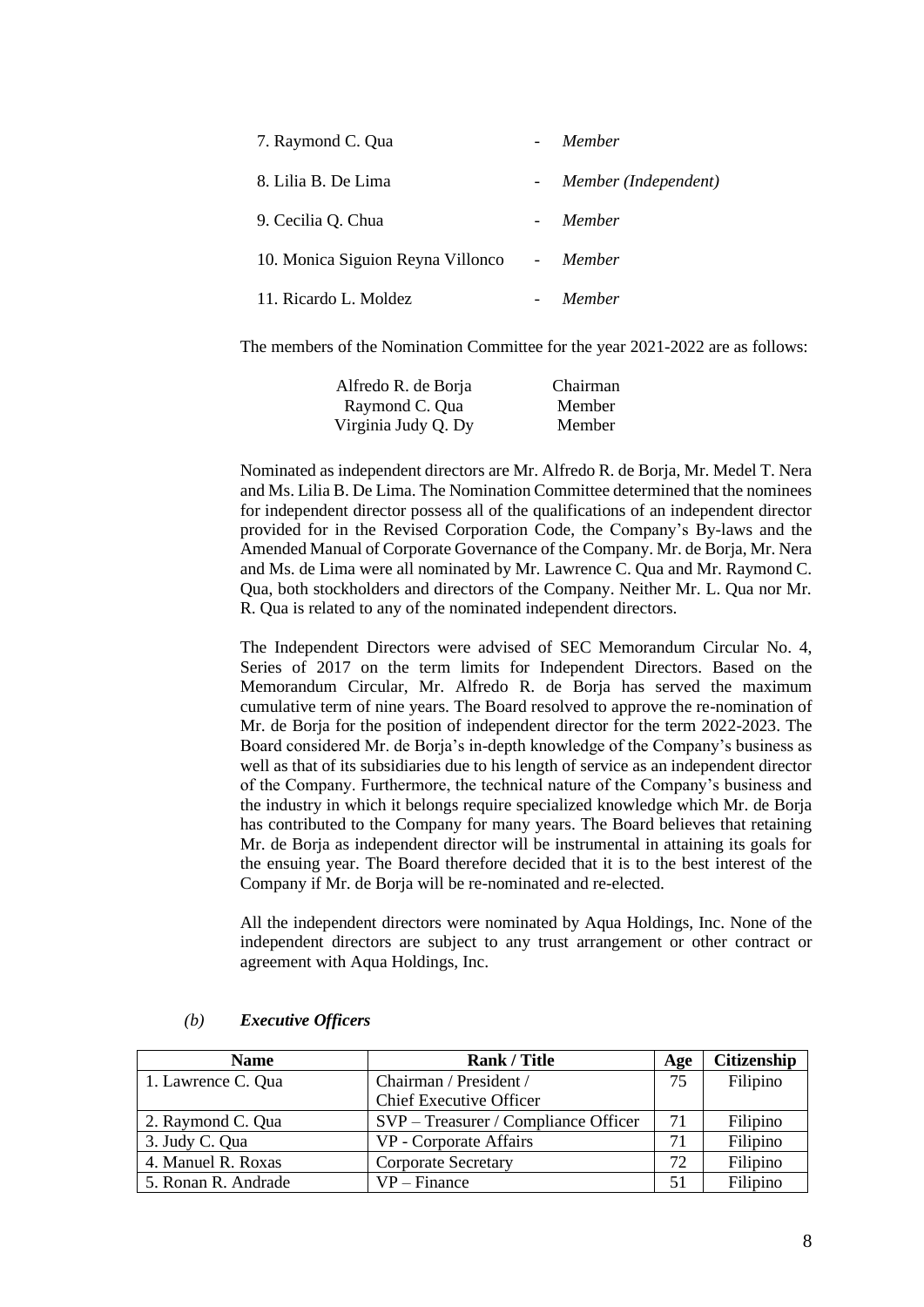| 6. Cesar G. Caubalejo | VP - Internal Audit /               |  | Filipino |
|-----------------------|-------------------------------------|--|----------|
|                       | <b>Assistant Compliance Officer</b> |  |          |

## *(c) Profile of Incumbent Directors, Nominees, and Officers*

#### **DIRECTORS**

*Lawrence C. Qua***,** 75, is the founding Chairman and Chief Executive Officer (CEO) of Ionics, Inc. and Subsidiaries, consisting of Ionics EMS, Inc., Ionics Properties Inc., Iomni Precision Inc., and Ionics Circuits Inc. He is also the Chairman and Director of Aqua Holdings, Inc. He is, further, a director and member of the investment committee of ICCP Venture Partners, Inc. and a director of various companies engaged in retailing and property development. He has been a trustee of the Semiconductor  $\&$ Electronics Industry of the Philippines Inc.since its organization. He served as a board trustee of the Graduate Business School of De la Salle University for three years. Mr. Qua graduated from De La Salle University with a Bachelor of Science degree in Mechanical Engineering.

**Alfredo De Borja**, 77, Filipino, has been an independent director of Ionics, Inc. since 2004. He has also been an independent director of its subsidiaries, Ionics EMS, Inc. and Iomni Precision, Inc. since 2007 and 2013, respectively. He is also a director of Makiling Farms, Inc., E. Murio, Inc., Investment Capital Corp. of the Phil. ("ICCP"), ICCP Venture Partners, ICCP Holdings, Inc., Pueblo de Oro Development Corp., Regatta Properties, Inc., Science Park of the Philippines, Inc. (SPPI), Cebu Light Industrial Park, Inc., and RFM-Science Park of the Philippines, Inc. He has also served as director of several companies, including First Metro Investment Corp., Alsons, Inc., Alsons Power, Alsons Cement, Iligan Cement, Lima Land, Manila Memorial Park, Philcom, Shopwise, and Republic Glass Corp. He was the President of Gervel, Inc. from 1973 to 1986; Director and Chairman of the Executive Committee of First Metro Investment Co. from 1978 to 1983; Director and Vice President of Iligan Cement Corp. from 1973 to 1977; Professorial Lecturer of the University of the Philippines Graduate School of Business from 1971 to 1974; Executive Assistant to the Vice President of PLDT from 1970 to 1973; and Executive Assistant to the Vice President of Investment Managers, Inc. from 1966 to 1968. He holds a Master of Business Administration degree from Harvard University and a Bachelor of Science in Economics from the Ateneo de Manila University.

**Virginia Judy Q. Dy,** 82, Filipino, has been a member of the Board of Directors of Ionics, Inc. since 1991. She has been a director of Aqua Holdings, Inc. for the last seven (7) years. She was a Finance Director of DVPRO Solutions, Inc. Her previous corporate affiliationsinclude Philippine Commercial and International Bank as Branch Manager, Insular Bank of Asia & America as Branch Manager, Ladtek Corporation/Interphase Development System as Accounting Manager and the International Corporate Bank as Branch Manager. Ms. Dy received her Bachelor of Science in Commerce degree from the Assumption Convent and is a Certified Public Accountant, having passed the government board exams in 1963.

**Guillermo D. Luchangco**, 82, Filipino, has been a member of the Board of Directors of Ionics, Inc. since 1991. He is the Chairman and Chief Executive Officer of the ICCP Group, whose members include among others: Science Park of the Philippines, Inc., a developer of industrial parks; Pueblo de Oro Development Corporation, a developer of residential and township projects; and Manila Exposition Complex, Inc., the owner of the World Trade Center Metro Manila, Chairman of Investment & Capital Corporation of the Philippines and ICCP Ventures, which is in venture capital. Before founding ICCP in 1988, he served as Vice Chairman and President of Republic Glass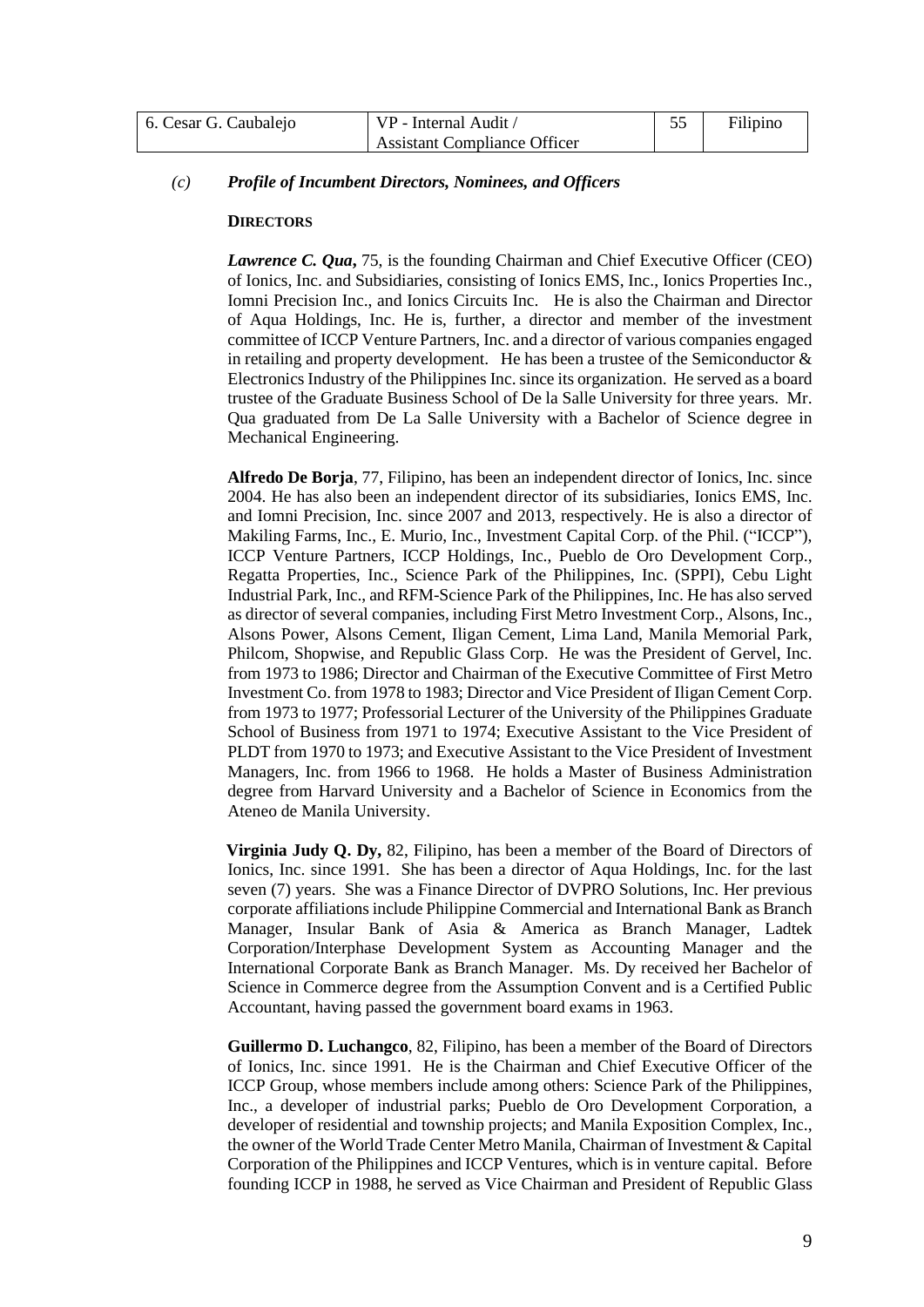Corporation, a publicly-listed company. Between 1969 and 1980, Mr. Luchangco worked with the SGV Group. He rose to the position of Managing Director and Regional Coordinator for management services. Mr. Luchangco previously served on the Boards of Directors of the following publicly-listed companies in the Philippine Stock Exchange: Phinma Corporation, Trans-Asia Oil & Energy Development Corp., and Roxas & Co., Inc. He holds a Master of Business Administration degree from the Harvard Business School and a Bachelor of Science degree in Chemical Engineering (magna cum laude) from De La Salle University, Philippines.

**Meliton C. Qua**, 79, Filipino, held key positions in several companies which included the Philippine Bank of Communications as Senior Vice President, Citibank N.A., as Vice President, Bancnet as Director, and Aqua Holdings, Inc. as Director. Mr. Qua has been a director of Ionics, Inc. since 1985. He is also a director of Ionics EMS, Inc., Ionics Properties, Inc. and Iomni Precision, Inc. He received his Bachelor of Science degree in Business Administration from De La Salle University, Philippines.

**Raymond Ma. C. Qua,** 72, Filipino, has been a member of the Board of Directors of Ionics, Inc. since 1985 and holds the position of Senior Vice President, Treasurer and Compliance Officer. He is also a director of Ionics Inc.'s subsidiaries, namely Ionics EMS, Inc., Iomni Precision, Inc., Ionics Properties, Inc., Ionics Products Solutions, Inc. and Synertronix, Inc. He is the President and Chief Operations Officer of Ionics Properties, Inc. Previously, he was the Senior Vice President and General Manager of Synertronix, Inc. and the Vice President for Administration of Ionics, Inc. Mr. Qua is presently affiliated with various organizations and 14 associations serving as head, ranking officer or member. Mr. Qua received his Bachelor of Science degree in Commerce from De La Salle University, Philippines.

**Cecilia Q. Chua,** 69, Filipino, was a director of Ionics Inc. from 1997 to 2000 and from 2007 up to present. She earned her Bachelor of Science in Food Technology from the University of Sto. Tomas in 1978. She is the Treasurer of B-Pack Corporation and Vice-President of CQ B-Pack Corporation. She has been the NPR Purchasing Manager of Ionics EMS Inc., a subsidiary of Ionics, Inc., since 1985. Her previous corporate affiliations include Ionics Circuits Inc., Interphase Development Systems, Ladtek Inc., Complex Electronics Corporation and Philippine Meat Corporation.

**Monica Siguion-Reyna Villonco**, 68, Filipino, is the incumbent President of Whitespace, Inc. She is also a member of the Board of Governors of the Philippine Red Cross and a member of the Board of Directors of Ionics EMS, Inc. Ms. Villonco earned her Bachelor of Fine Arts degree from the College of the Holy Spirit.

**Medel T. Nera**, 66, Filipino, is a Certified Public Accountant. He has been an Independent Director of the Corporation since November 11, 2020. Mr. Nera is presently a Director of House of Investments, Inc., iPeople Inc., Seafront Resources Corporation and EEI Corporation. He is also an Independent Director of the National Reinsurance Corporation of the Philippines, Inc., Erikagen, Inc., Actimed, Inc., Pharm Gen Ventures Corp., Novelis Solutions, Inc., and Holcim Philippines, Inc. His past experiences include: President and CEO of House of Investments, Inc.; President of Honda Cars Kalookan, Inc., Director and President of RCBC Realty Corp.; Director and Chairman of the Risk Oversight Committee of Rizal Commercial Banking Corp.; Director and Treasurer of CRIBS Foundation, Inc., and Senior Partner at Sycip Gorres Velayo & Co. where he had 35 years of experience in professional services. Mr. Nera served as Assurance Leader for the Financial Services Assurance practice of Ernst and Young in the Far East covering China, Taiwan, Hongkong, Korea, Singapore, Philippines and Vietnam. Mr. Nera obtained his Master in Business Administration degree from Stern School of Business, New York University, New York, USA and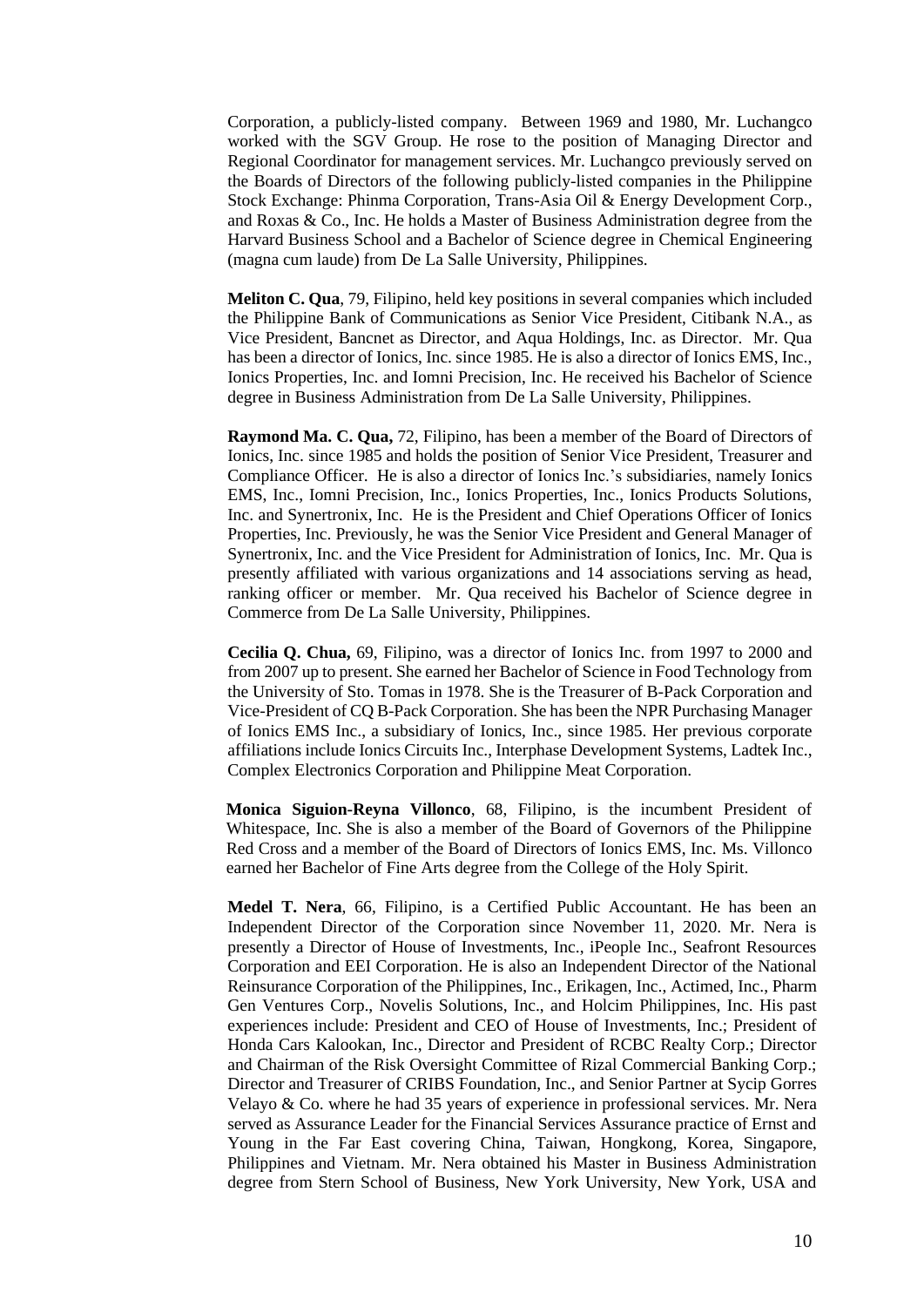Bachelor of Science in Commerce degree from Far Eastern University. He also attended the International Management Program of the Manchester Business School, United Kingdom, and the Pacific Rim Bankers' Program of the University of Washington, Seattle, Washington, USA.

**Lilia de Lima**, 81, Filipino, is an Independent Director of Ionics, Inc. and Ionics EMS, Inc. She is currently an independent director of PHINMA Corporation, FWD Life Philippines, Dusit Thani Philippines, RFM-Science Park of the Philippines, Inc., Science Park of the Philippines, Inc., Regatta Properties, Inc., and Pueblo de Oro Development Corporation. She is also a member of the Board of Directors of Rizal Commercial Banking Corporation, and a Trustee at the Fatima Center for Human Development. She presently serves as an Advisory Board Member of AC Industrials and the Executive-in-Residence of Asian Institute of Management. From 1981 to 2016, Ms. de Lima worked in government, holding high positions in various government instrumentalities such as the Department of Trade and Industry, National Amnesty Commission, Cagayan Economic Zone Authority, Zamboanga Economic Zone Authority, PHIVIDEC Industrial Authority, and the Philippine Economic Zone Authority. Because of her stint as Director General of the Philippine Economic Zone Authority and having served the same for 21 years, she was awarded the Ramon Magsaysay Laureate in 2017. She was also a recipient of various awards such as the Presidential Medal of Merit, awarded to her by former Presidents Benigno Aquino III and Gloria Macapagal Arroyo, The Order of the Rising Sun, Gold and Silver Star, which is the highest award given to a non-head of state by the Government of Japan for bringing hundreds of Japanese investors to the Philippines, People of the Year Award given by Peoples Asia Magazine, and Excellence in Public Service Award, which was awarded to Ms. de Lima five times by BIZNEWS ASIA. She attained her Bachelor of Laws from the Manuel L. Quezon University in 1965, and her Doctor of Laws LLD (Honoris Causa) from the same university in 2014. She passed the Philippine Bar Exams in 1966.

**Ricardo L. Moldez,** 74, Filipino, is a member of the Social Security Commission (SSC), which serves as the governing board of the Social Security System. He shares in the responsibility for the governance of SSS in terms of providing policy directions, monitoring and overseeing management actions and with powers and duties specified by the Social Security Act of 2018. Comm. Moldez has been designated as member of the SSC Audit and Information Technology and Credit and Collection Committee. Before working at the SSC, Comm. Moldez was a litigation lawyer for more than 40 years. He also served at the Department of Justice as special counsel and at the Municipal Court of Muntinlupa. Mr. Moldez holds a Bachelor of Arts and a Bachelor of Laws degrees from the Lyceum of the Philippines Manila. Comm. Moldez was a member of the Board of Directors of Belle Corporation from 2019 to February 2021.

## **OFFICERS**

**Judy C. Qua**, 71, Filipino, is the Company's Vice-President for Corporate Affairs. She previously served as the Executive Assistant to the Chairman and CEO on special assignments. She is concurrently the President and Chief Operating Officer of Iomni Precision, Inc. She was the Executive Director for Finance of IONOTE Ltd., the joint venture facility of Ionics EMS, Inc. and NOTEAB of Sweden in China. Prior to joining the Ionics, Inc., she was in college teaching, advertising and marketing practice, data management, and was a consulting resource for Ionics in people management and corporate communications. Ms. Qua is a transformational psychologist, a professional lecturer, a certified faculty for the American Management Association and the Swedishbased CELEMI management simulation learning systems, and an author of four (4)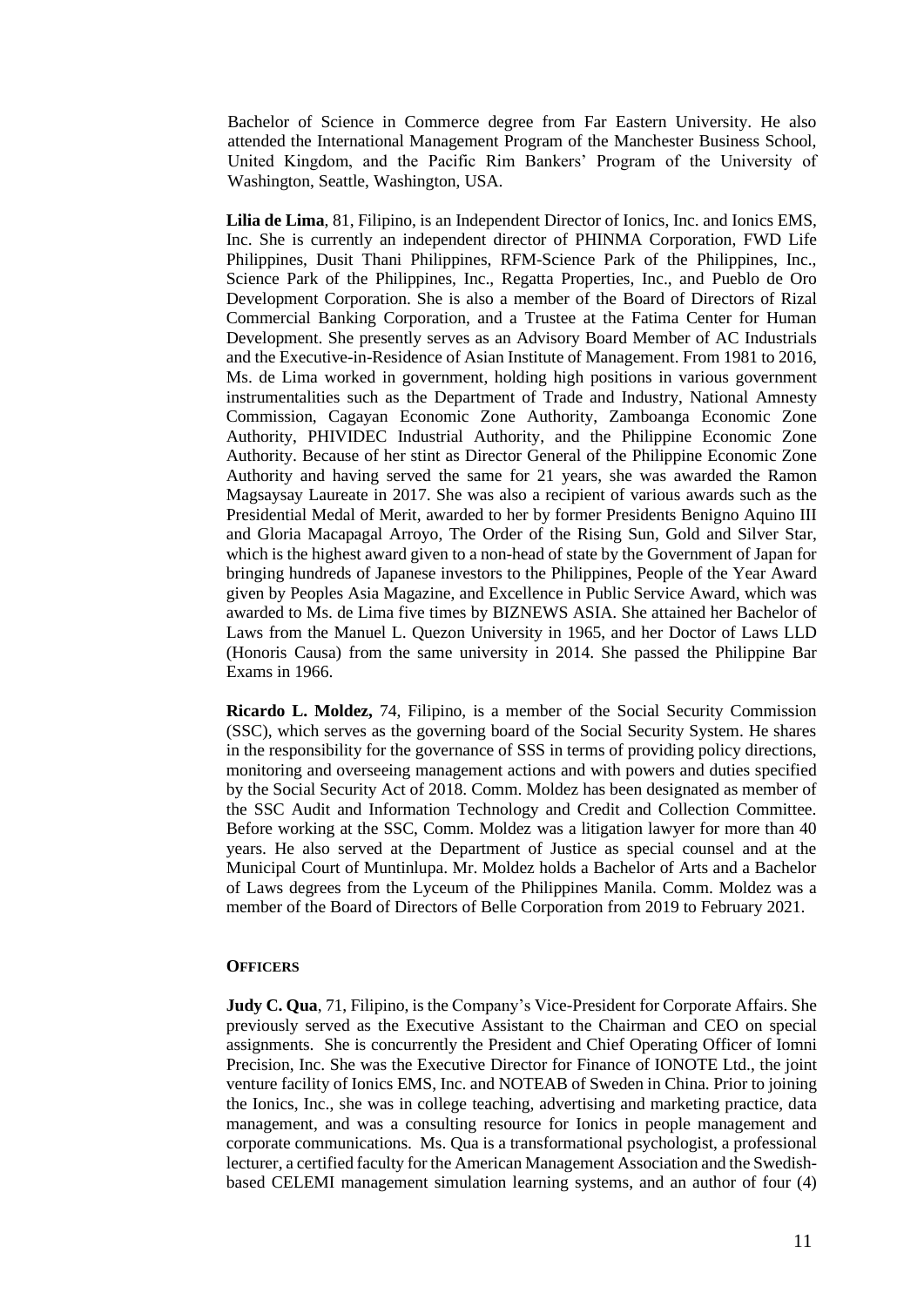books on life essays. She is the lecturer-facilitator of The Second Wind Mind Works neurotraining course. She holds a Master of Arts degree in Social and Industrial Psychology from the Ateneo de Manila University and a Master of Business Administration degree from Kellogg-HKUST Business School of Northwestern University.

**Ronan Andrade**, 51, Filipino, is the Vice-President for Finance and Chief Risk Officer of the Corporation. He graduated from San Beda College in 1991 and passed the Certified Public Accountant Board Examination in the same year. He worked with Sycip Gorres & Velayo Auditing Firm-Audit Division from 1992 to 1998, starting as an audit staff member until he became audit supervisor. He joined Ionics, Inc. in 1999 as Senior Manager for Finance and became Assistant Vice President and Acting Finance Head of the Company, prior to his transfer to Internal Audit as Vice President. In 2007, Mr. Andrade was appointed as Vice President of Finance of the Company.

**Manuel R. Roxas**, 72, Filipino, has been the Company's Corporate Secretary for the past twenty-six (26) years. His professional experience covers general corporate law practice as counsel to various companies engaged in banking, investments, pharmaceuticals, shipping, and manufacturing. Atty. Roxas received his Bachelor of Science degree in Economics from the University of Pennsylvania in 1970 and Bachelor of Laws degree from the University of the Philippines in 1975. His other professional affiliations include: Roxas de los Reyes Laurel Rosario & Gonzales as Partner, Tax Management Association of the Philippines as past President, President Manuel A. Roxas Foundation, Inc. as Trustee, Mother Rosa Memorial Foundation, Inc. as Corporate Secretary and the Integrated Bar of the Philippines as member.

**Krisha F. Villanueva**, 29, Filipino, is the Company's Assistant Corporate Secretary. Atty. Villanueva is an associate lawyer at Roxas de los Reyes Laurel Rosario & Gonzales Law Offices. Her professional experience covers general corporate law practice and litigation. She received her Bachelor of Science degree in Business Administration from the University of the Philippines Diliman and her Juris Doctor degree from the University of the Philippines College of Law. While in law school, Atty. Villanueva served as legal intern at the UP Office of Legal Aid and the Office of the Government Corporate Counsel. She is a member of the Integrated Bar of the Philippines and the UP Women Lawyers Circle.

**Cesar G. Caubalejo**, 55, Filipino, isthe Vice-President for Internal Audit and Assistant Compliance Officer. He graduated from the University of the Philippines at Tacloban City, Leyte in 1988 with a degree in Bachelor of Science in Business Administration Major in Accounting. He is a Certified Public Accountant, an Internal Audit Specialist and Certified Fraud Examiner. He worked and started his career with SyCip, Gorres, Velayo & Co. (SGV) in 1988 until his resignation from the firm as a Senior Director under the Business Risk Services in December 2008. During his stint with SGV, he was assigned to work in other countries such as US, France, Vietnam, Malaysia and Kingdom of Saudi Arabia. In his short stint in 2004 with KPMG Audit and Accounting Practice, he became its Country Manager in Lao PDR. He also worked for a year (1997) as a group controller in one of the diversified companies in the Philippines. He is a member of the Institute of Internal Auditors Philippines. He joined Ionics EMS, Inc. on January 5, 2009.

#### **Additional Information on the members of the Board of Directors**

The directors of the Company are elected at the Annual Shareholders' Meeting and shall hold office until the next succeeding annual meeting and until their respective successors have been elected.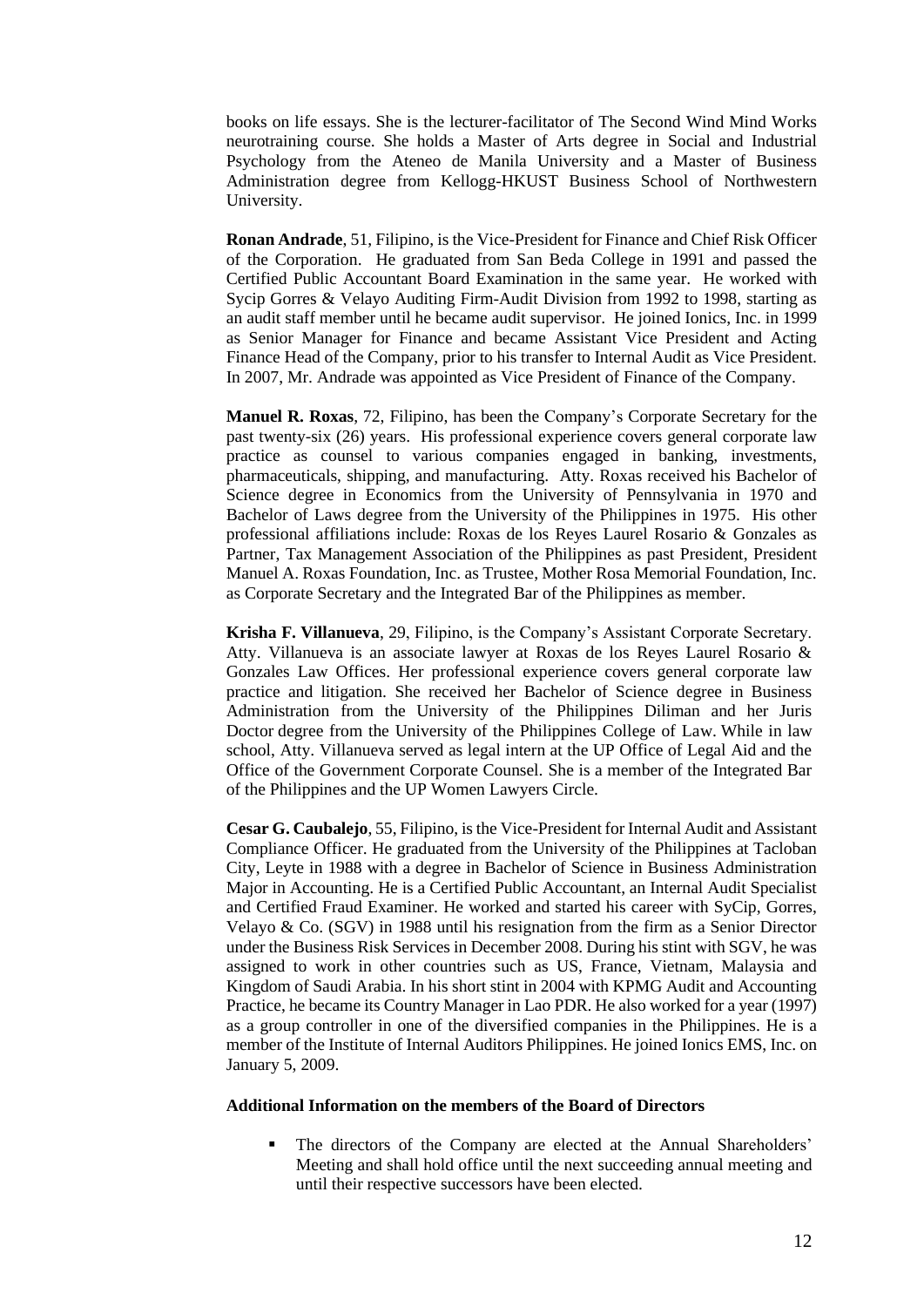- No director has transacted with the Company in his/her personal capacity.
- None of the directors has informed the Company that he/she intends to oppose any action to be taken by the Company at the meeting.
- All the members of the Board of Directors and key officers of the Company attended an online Corporate Governance Seminar with the topic "Third-Party Risk Management and Reimagined Workforce" conducted by SGV & Co. on 14 December 2021.

# *(d) Significant Employees*

While all of the employees are valued, none are expected to contribute more significantly than the others to the business of the Company.

# *(e) Certain Relationships and Directors' Self-Dealing and Related Transactions*

As of March 31, 2022, the Company has no significant related party transactions with its shareholders, directors, officers and affiliated companies except as follows:

# *1. Lease Arrangements*

- The Company leases two factory buildings to its subsidiary, Ionics EMS, Inc. as production plant site V and VI for its manufacturing business. The rental rate was based on the prevailing and current market rates within the area and assumed no risks on the transactions.
- Ionics EMS, Inc. also entered into a lease agreement with IOMNI Precision, Inc., a wholly- owned subsidiary of Ionics, Inc. for its corporate office with an area of 1,310 square meters from January 16, 2021 to January 15, 2022, subject to renewal annually. The rental rates was based on the current market rates and the rate of another tenant within the building.
- Ionics EMS, Inc. also leased another factory, Plant 2, from Ionics Properties, Inc. with an area of 6,634 square meters from 01 May 2021 to 30 April 2022.

# *2. Legal Services*

The Company has a retainer agreement with *Roxas de los Reyes Laurel Rosario & Gonzales Law Offices* where the Corporate Secretary, Manuel R. Roxas is a partner and the Assistant Corporate Secretary, Krisha F. Villanueva, is an associate. The Company believes that legal fees are reasonable for the services rendered.

## *3. Financial Advisors*

Investment and Capital Corporation of the Philippines ("ICCP") is retained by the Company as its Financial Advisor. Guillermo D. Luchangco, who has been a director of the Company since 1991, is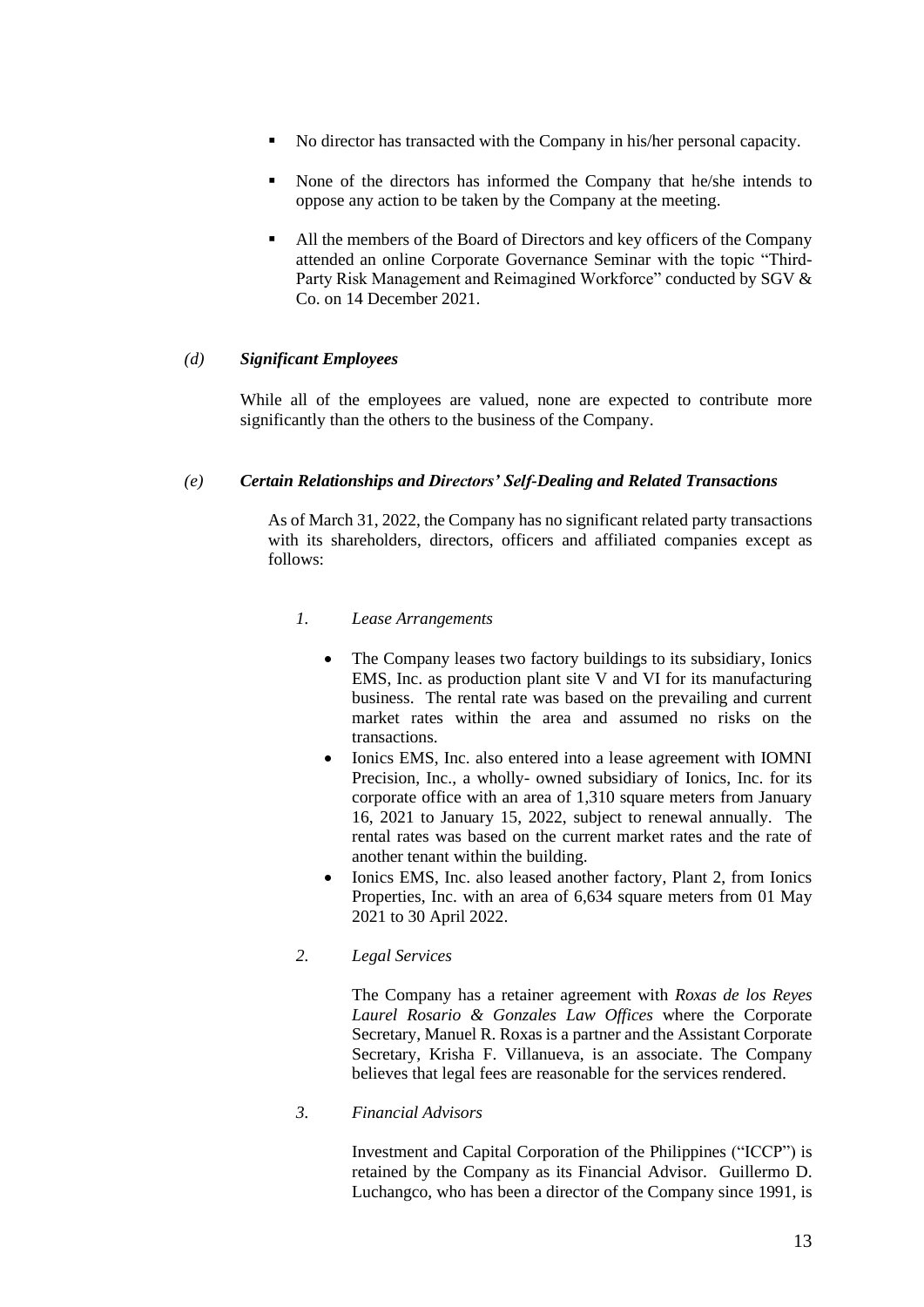Chairman and Chief Executive Officer of ICCP. The Company believes that the retainer fees are reasonable for the services rendered.

A discussion on this matter is disclosed under Note 23 on page 53 of the Company's Annual Financial Statements.

## *(f) Family Relations*

Messrs. Lawrence C. Qua, Meliton C. Qua, Raymond C. Qua, Ms. Virginia Judy Q. Dy, and Ms. Cecilia Q. Chua, all of whom are directors of the Company, are all related within the second degree of consanguinity.

Mrs. Judy C. Qua, the Company's Vice President for Corporate Affairs, is the spouse of the President/Chairman/Chief Executive Officer, Mr. Lawrence C. Qua.

#### *(g) Involvement in Legal Proceedings (as of 17 May 2022)*

For the period covering the past five (5) years, none of the directors or executive officers of the Company has been:

- 1. Involved in any bankruptcy petition filed by or against any business of which a director was a general partner or executive officer either at the time of the bankruptcy or within two years to that time.
- 2. Convicted by final judgment in a criminal proceeding, domestic or foreign, or was subject to a criminal proceeding, domestic or foreign, excluding traffic violations and other minor offenses.
- 3. Subject to any order, judgment, or decree, not subsequently reversed, suspended or vacated, of any court of competent jurisdiction, domestic or foreign, permanently or temporarily enjoining, barring, suspending or otherwise limiting his involvement in any type of business, securities, commodities or banking services.
- 4. Found by a domestic or foreign court of competent jurisdiction (in a civil action), the Commission or comparable foreign body, or a domestic or foreign exchange or electronic marketplace or self-regulatory organization, to have violated a securities or commodities law or regulation, and the judgment has not been reversed, suspended or vacated.

# **ITEM 6. COMPENSATION OF DIRECTORS AND EXECUTIVE OFFICERS**

#### *(a) Summary Compensation Table*

The following table summarizes the compensation of the Chief Executive Officer and four (4) most highly compensated executive officers of the Company and the aggregate compensation of all officers and directors as a group for the last two completed fiscal years, and the estimated aggregate compensation of the said officers and directors for the present fiscal year.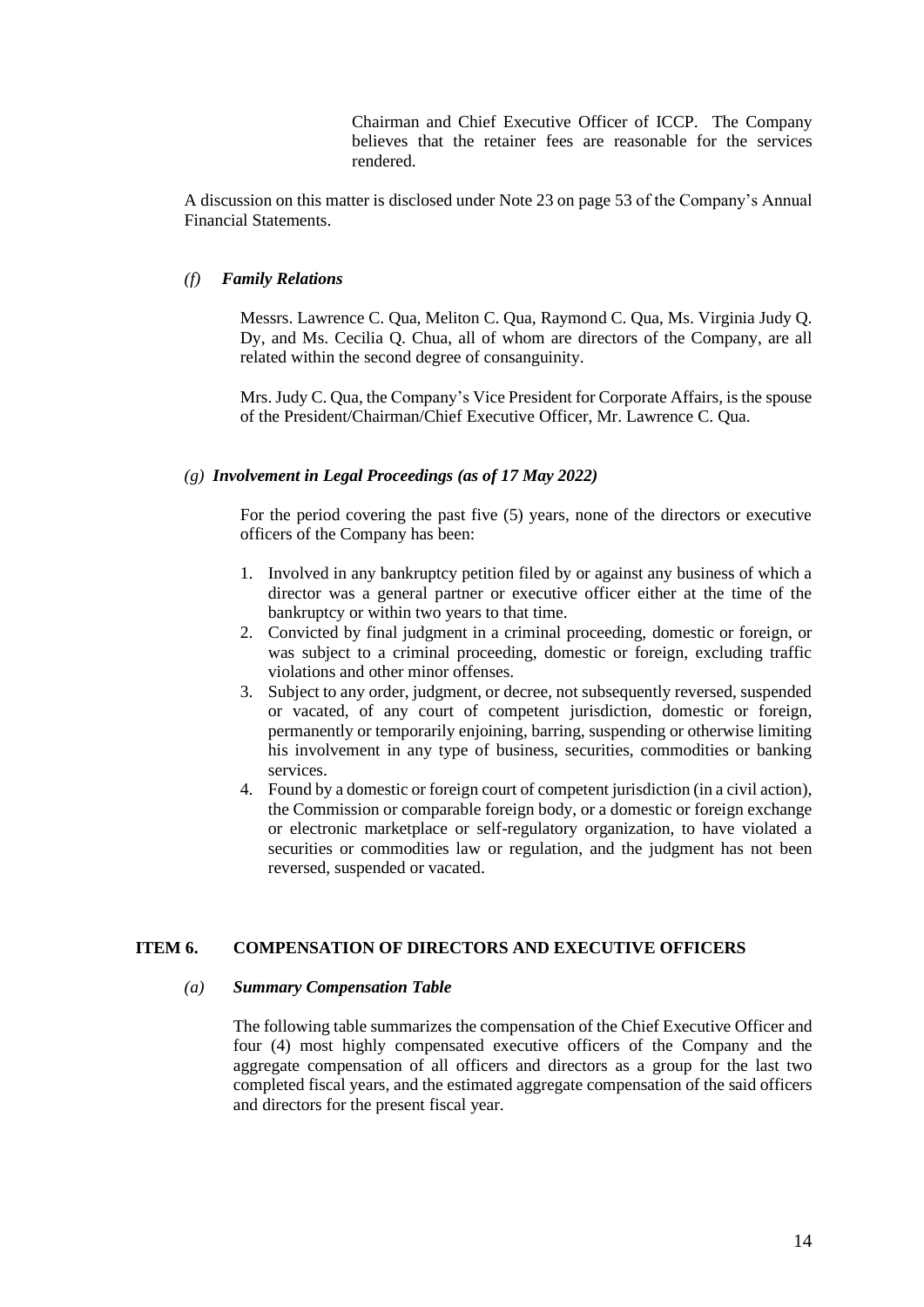|                                                              | Year               | Salary       | Others $*$   |
|--------------------------------------------------------------|--------------------|--------------|--------------|
| <b>Chief Executive Officer</b><br>and four $(4)$ most highly | 2022<br>(estimate) | \$477,495.00 | \$58,095.00  |
| compensated executive<br>officers                            | 2021               | \$434,086.00 | \$11,979.00  |
|                                                              | 2020               | \$461,016.00 | \$84,208.00  |
| All officers and directors<br>as a group unnamed             | 2022<br>(estimate) | \$782,374.00 | \$143,809.00 |
|                                                              | 2021               | \$711,249.00 | \$41,894.00  |
|                                                              | 2020               | \$755,372.00 | \$199,506.00 |
|                                                              |                    |              |              |

# SUMMARY COMPENSATION TABLE Annual Compensation

*\*Others -includes per diem of directors*

The following are the CEO and the four (4) most highly compensated executive officers of Ionics, Inc. (i.e. on a consolidated basis):

|                  | <b>Name</b>        | <b>Rank/Title</b>                         |  |  |
|------------------|--------------------|-------------------------------------------|--|--|
|                  | Lawrence C. Qua    | Chairman of the Board of Directors, Chief |  |  |
|                  |                    | <b>Executive Officer, and President</b>   |  |  |
| 2.               | Raymond C. Qua     | SVP - Treasurer / Compliance Officer      |  |  |
| 3.               | Ronan R. Andrade   | VP – Finance / Chief Risk Officer         |  |  |
| $\overline{4}$ . | Cesar G. Caubalejo | VP - Internal Audit /                     |  |  |
|                  |                    | <b>Assistant Compliance Officer</b>       |  |  |
| 5.               | Judy C. Qua        | VP - Corporate Affairs                    |  |  |

In compliance with Sections 29 and 49 of the Revised Corporation Code requiring the disclosure of compensation of each member of the Board of Directors, the total compensation received by the members of the Board of Directors for the fiscal year 2021 will be presented to the stockholders during the Annual Stockholders' Meeting on June 17, 2022.

# *(b) Standard Arrangements*

Directors who are not officers of the Company are entitled to a per diem of Fifteen Thousand Pesos (P15,000.00) per regular meeting attended.

The Chairman of the Board who is also the Chief Executive Officer of both Ionics, Inc. and its subsidiary, Ionics EMS, receives compensation on a monthly basis plus a percentage of net profit after tax before bonus. All other executive officers receive monthly compensation without, however, any entitlement to a percentage of the profits.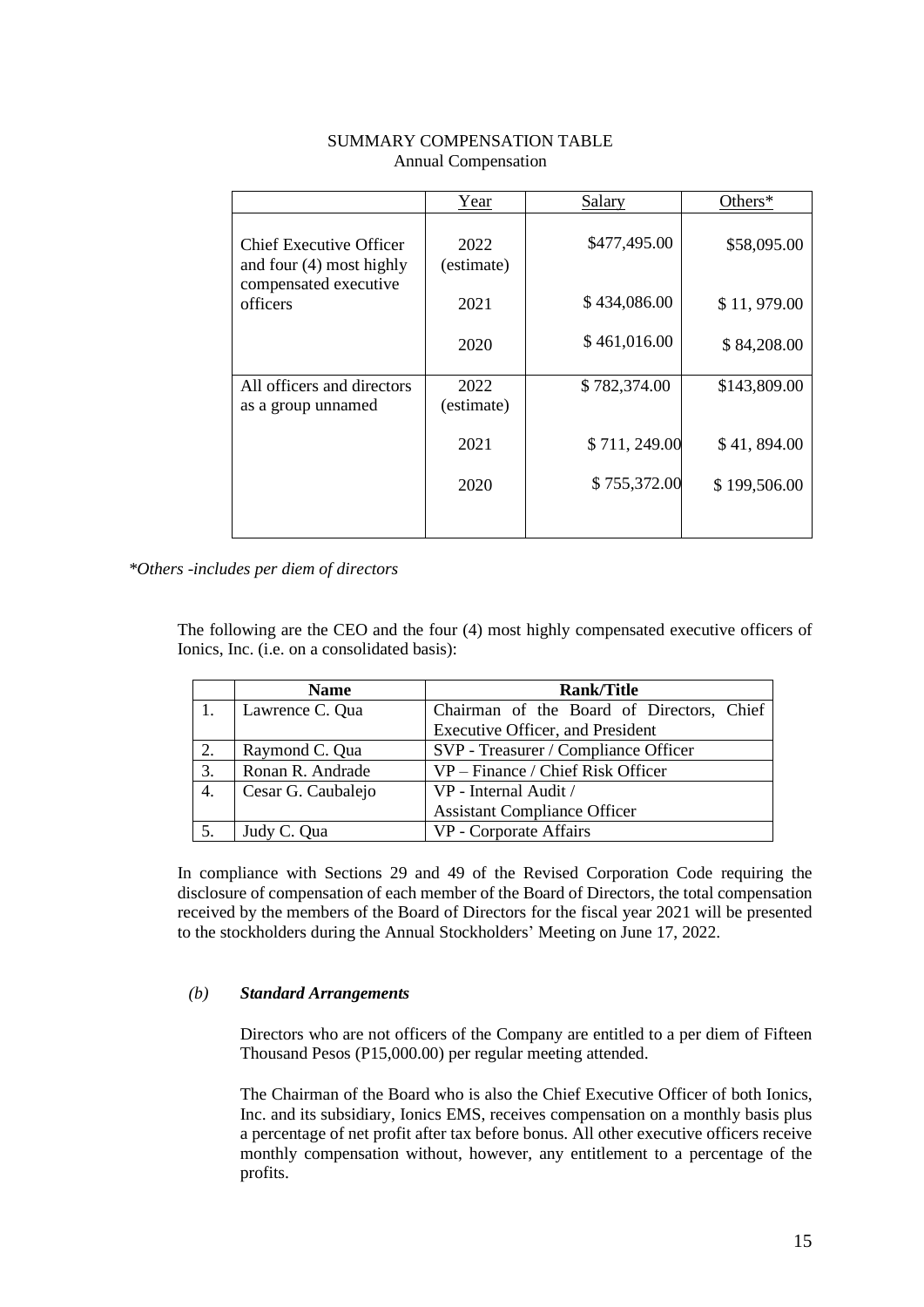## *(c) Employment contract or compensatory plan or arrangement*

As of 31 March 2022, no executive officer of the Company is under employment contract.

## **ITEM 7. INDEPENDENT PUBLIC ACCOUNTANTS**

The auditing firm of Sycip Gorres Velayo & Co. ("SGV") has been the external auditor of the Company since 1992, and is being recommended for reappointment. Representatives of SGV are expected to be present at the meeting and will have the opportunity to respond to appropriate questions and to make a statement if they so desire. The auditing partner in charge of the accounts of the Company for the financial year ended 31 December 2021, Ms. Dhonabee B. Señeres, was appointed in 2016.

Under the Revised Rule 68 of the Securities Regulation Code, the external auditor shall comply with the provisions on the long association of personnel including partner rotation with an audit client as prescribed in the Code of Ethics for Professional Accountants in the Philippines adopted by the Board of Accountants and the Professional Regulation Commission and such other standards as may be adopted by the Securities and Exchange Commission.

There were no changes in, and no disagreements with, the registrant's accountants on any accounting and financial disclosure during the two most recent fiscal years or any subsequent interim period.

## **Information on Independent Accountant and other Related Matters**

## **External Audit Fees and Services**

Aggregate fees billed for each of the last two (2) fiscal years for professional services rendered by the external auditor.

## *(a) Audit and Audit-Related Fees*

- 1**.** Audit fees amounted to \$147,845 and \$139,218 for 2020 and 2021, respectively. The fees are generally based on the complexity of the issues involved, the work to be performed, the special skills required to complete the work, the experience level of the team members and most importantly the ability to provide the auditors' report expressing an opinion on the financial statements of the Company.
- 2. There are no assurance and related services by the external auditor that are reasonably related to the performance of the audit or review of Ionics, Inc.'s financial statements.
- *(b) Tax Fees* None
- *(c) All Other Fees*

Any additional services that Ionics, Inc. may request will be the subject of a separate written arrangement.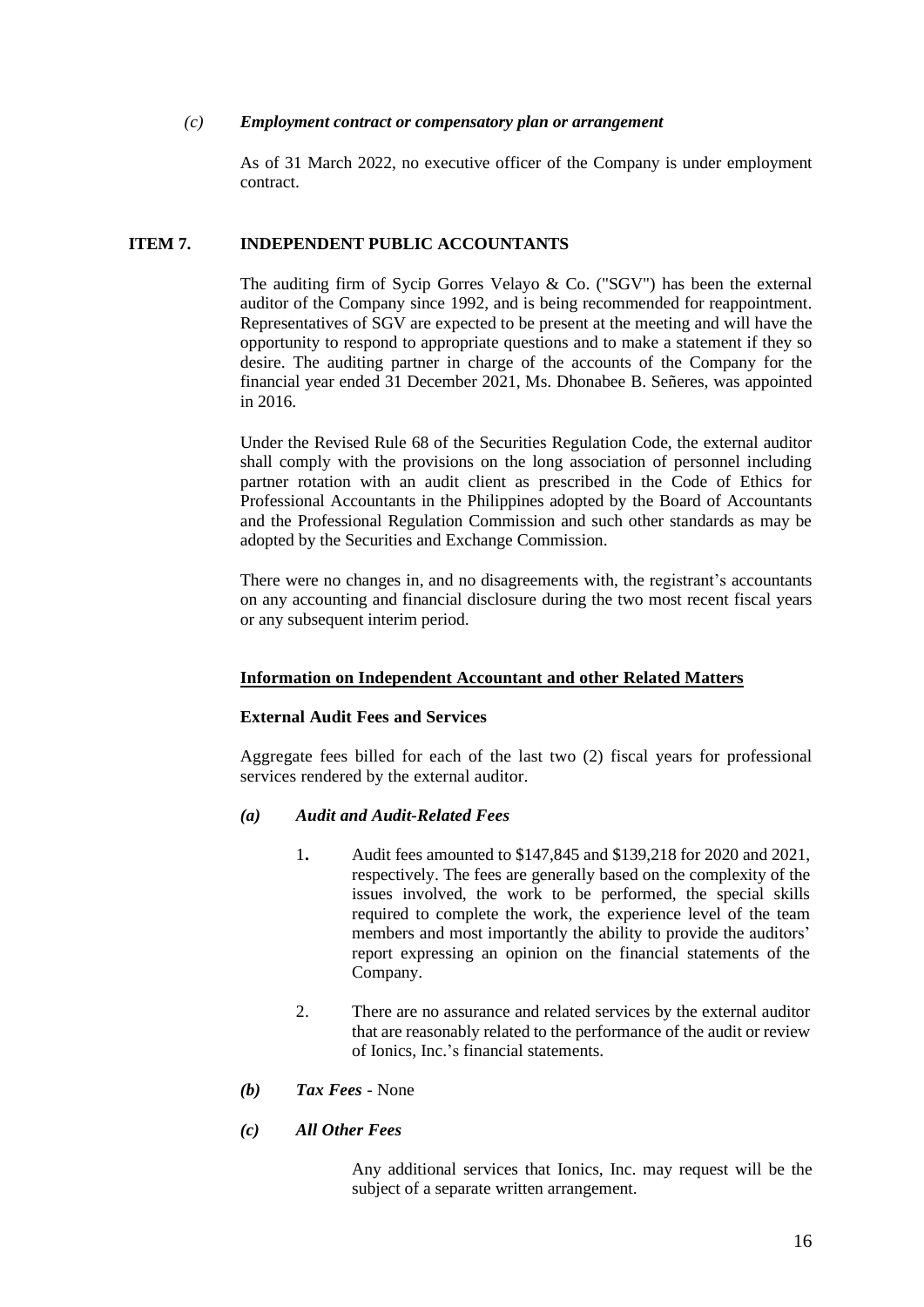# *(d) The Audit Committee's approval policies and procedures for the above services*

The reports of the External Auditor and financial reports prepared by Management are presented to the Audit Committee for review. Financial statements duly recommended by the Audit Committee for approval are still subject to the confirmation of the Board of Directors prior to submission to the respective government regulatory agencies**.**

The Chairman and members of the Audit Committee are the following:

Medel T. Nera Chairman Meliton C. Qua Member Alfredo R. de Borja Member

#### **ITEM 8. COMPENSATION PLANS**

**Stock Options, Warrants or Rights Plan. –** No warrants or options on the Corporation's shares of stock have been issued or given to the Directors or Executive Officers as a form of compensation for services rendered.

### **C. ISSUANCE AND EXCHANGE OF SECURITIES**

## **ITEM 9. AUTHORIZATION OR ISSUANCE OF SECURITIES OTHERWISE THAN FOR EXCHANGE**

No action that involves the authorization or issuance of any securities will be presented for stockholders' approval at this year's Annual Stockholders' Meeting

### **ITEM 10. MODIFICATION OR EXCHANGE OF SECURITIES**

No action which involves the modification of any class of the Corporation's securities or the issuance of one class of the Corporation's securities in exchange for outstanding securities of another class will be presented for stockholders' approval at this year's Annual Stockholders' Meeting.

#### **ITEM 11. FINANCIAL AND OTHER INFORMATION**

The Corporation has incorporated by reference the following as contained in the Management Report:

- 1. Audited Financial Statements as of 31 December 2021;
- 2. Management Discussion and Analysis or Plan of Operation; and,
- 3. Changes in and Disagreements with Accountants on Accounting and Financial Disclosure.

Representatives from SyCip Gorres Velayo & Co., the external auditor of the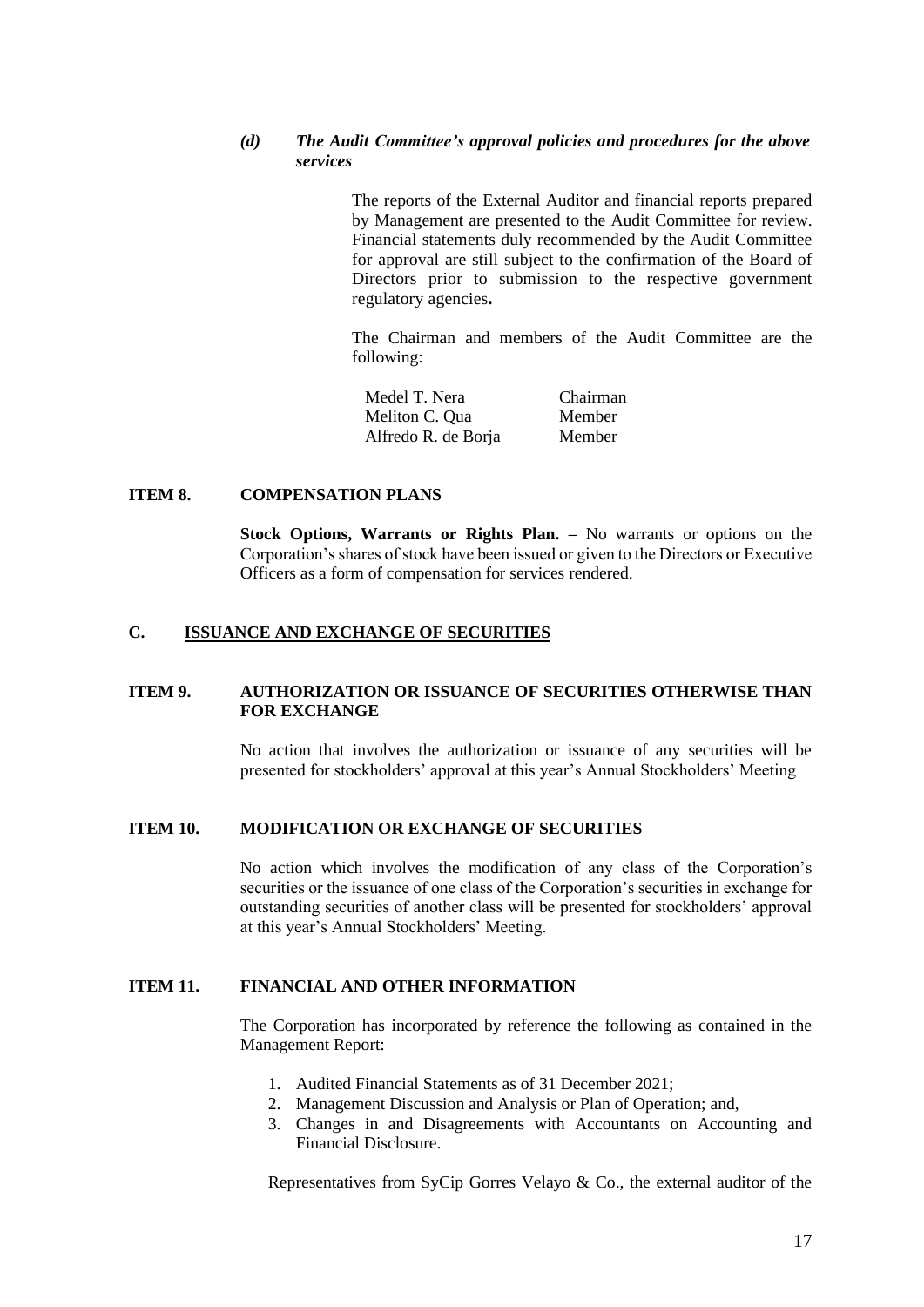Corporation are expected to be present at the meeting. They will have the opportunity to make a statement if they desire to do so and will be available to respond to questions.

### **ITEM 12. MERGER, CONSOLIDATIONS, ACQUISITION AND SIMILAR MATTERS**

No action with respect to (i) the merger or consolidation of the Corporation with any other person, (ii) acquisition by the Corporation or any of its stockholders of securities of another person, (iii) acquisition by the Corporation of any other going business or of the assets thereof, (iv) the sale or transfer of all or any substantial part of the assets of the Corporation, nor (v) liquidation or dissolution of the Corporation will be presented for stockholders' approval at this year's Annual Stockholders' Meeting.

### **ITEM 13. ACQUISITION OR DISPOSITION OF PROPERTY**

No action with respect to the acquisition of disposition of the property of the Corporation will be presented for stockholders' approval at this year's Annual Stockholders' Meeting.

## **ITEM 14. RESTATEMENT OF ACCOUNT**

No action will be presented for stockholders' approval at this year's Annual Stockholders' Meeting which involves the restatement of any of the Corporation's assets, capital or surplus account.

## **D. OTHER MATTERS**

## **ITEM 15. ACTION WITH RESPECT TO REPORTS**

## *(a) Approval of the Minutes of the Previous Shareholders' Meeting*

The minutes of the last Annual Shareholders' Meeting held on 21 May 2021 will be submitted for approval of the shareholders. A copy thereof will be made available at [www.ionicsgroup.com/agm2022](http://www.ionicsgroup.com/agm2021) before 27 May 2022 to any shareholder desiring to review the same.

The following were the significant matters discussed at the 2021 Annual Shareholders' Meeting:

- (i) Management Report for Fiscal Year 2020;
- (ii) Ratification of Acts, Proceedings and Resolutions of the Board of Directors and Officers of the Corporation for the Fiscal Year 2020;
- (iii) Election of Eleven (11) Directors; and
- (iv) Appointment of External Auditor.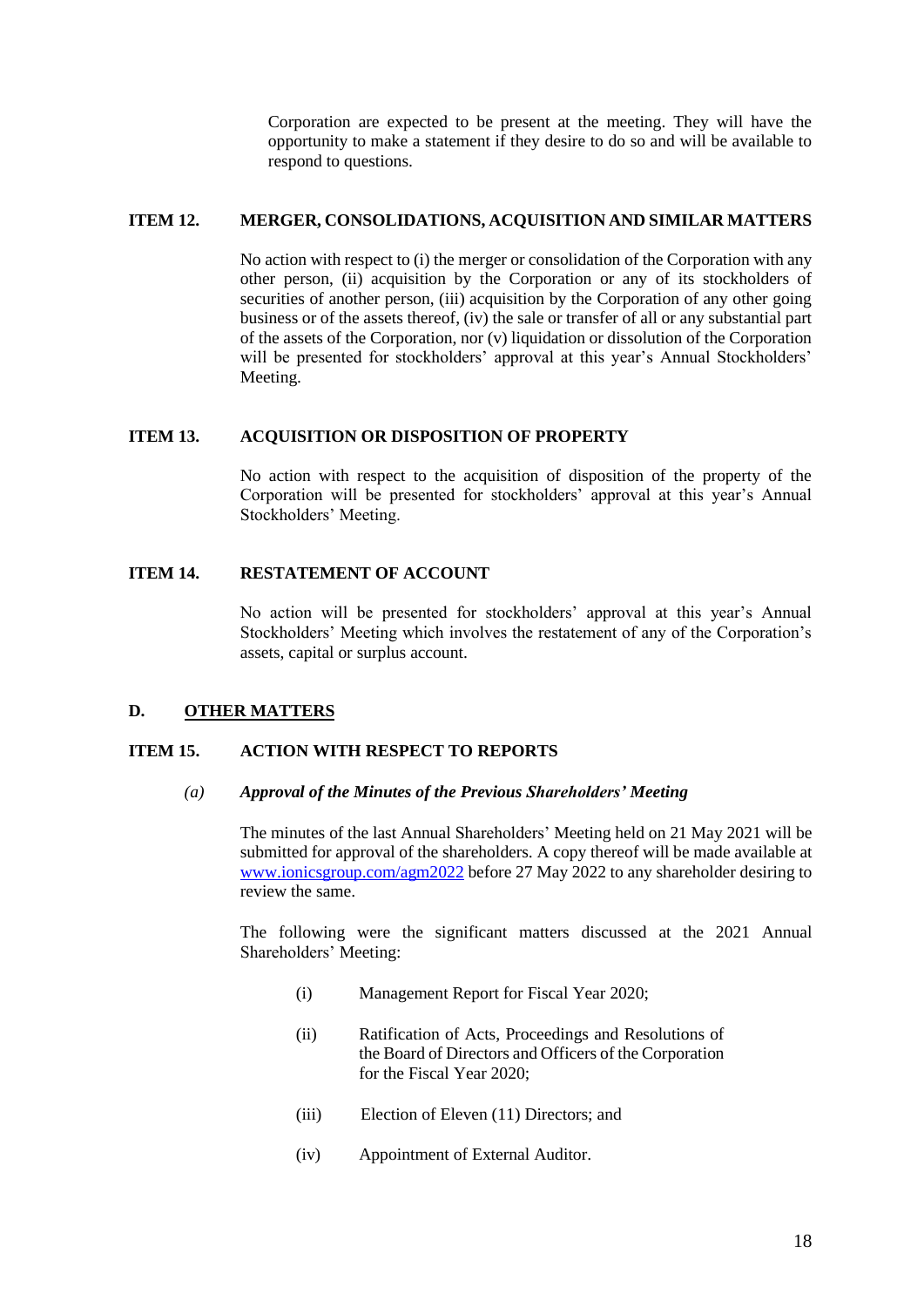During the previous annual meeting, the stockholders were given the opportunity to send their queries and clarifications on the items in the Agenda from the start of the registration period until 19 May 2021. However, the Company did not receive any questions related to the matters to be discussed in the meeting during the period allotted. In this regard, no information can be disclosed pertaining to questions asked and answers given.

Further, the tabulation of votes was conducted by the Office of the Corporate Secretary. The tabulation was done manually by referring to the voting instructions of the stockholders and proxies and adding them together. The validation of proxies was conducted in the presence of the Assistant Corporate Secretary. The significant matters enumerated above were approved by the stockholders following the voting procedures explained in Item 17 of this Information Statement. The same voting procedures will be followed in this year's Annual Stockholders' Meeting.

The list of directors, officers and stockholders who attended the previous stockholders' meeting is attached to this Information Statement as Annex "B". A summary of the matters discussed, resolutions reached and voting results is recorded in the Minutes of the 2021 Annual Stockholders' Meeting which is posted at www.ionicsgroup.com/agm2022.

## *(b) Management Report and Financial Statements*

Management shall report on the significant business transactions undertaken and the financial targets and achievements for the fiscal year 2021. The Management Report and the audited financial statements for the period ending 31 December 2021 of the Company are reflected in the Annual Report to Shareholders.

## **ITEM 16. ACTIONS PROPOSED**

## *(a) Ratification of Acts, Resolutions and Investments of the Board of Directors, Executive Committee and Officers of the Company from the date of the last Annual Shareholders' Meeting as reflected in the minutes*

Copies of the minutes of the meetings of the Board of Directors held from the date of the last Annual Shareholders' Meeting on 21 May 2021 until the present meeting will be made available for inspection to any shareholder desiring to review the same. Please direct all such requests to the Corporate Secretary, Atty. Manuel R. Roxas, at the 19/F BDO Plaza, 8737 Paseo de Roxas, Makati City, Metro Manila.

#### *(b) Election of Directors*

A Board of eleven (11) directors will be elected at the meeting. The term of office of each director is one (1) year and will continue until the next Annual Meeting of Shareholders or until his or her successor has been elected and qualified.

#### *(c) Appointment of External Auditor*

The incumbent external auditor of the Company is  $SGV & Co$ . Representatives of SGV & Co. are expected to be present at the Annual Shareholders' Meeting and will have the opportunity to make a statement if they desire to do so and to respond to appropriate questions. SGV  $&$  Co. is being recommended for reappointment as external auditor for the next fiscal year.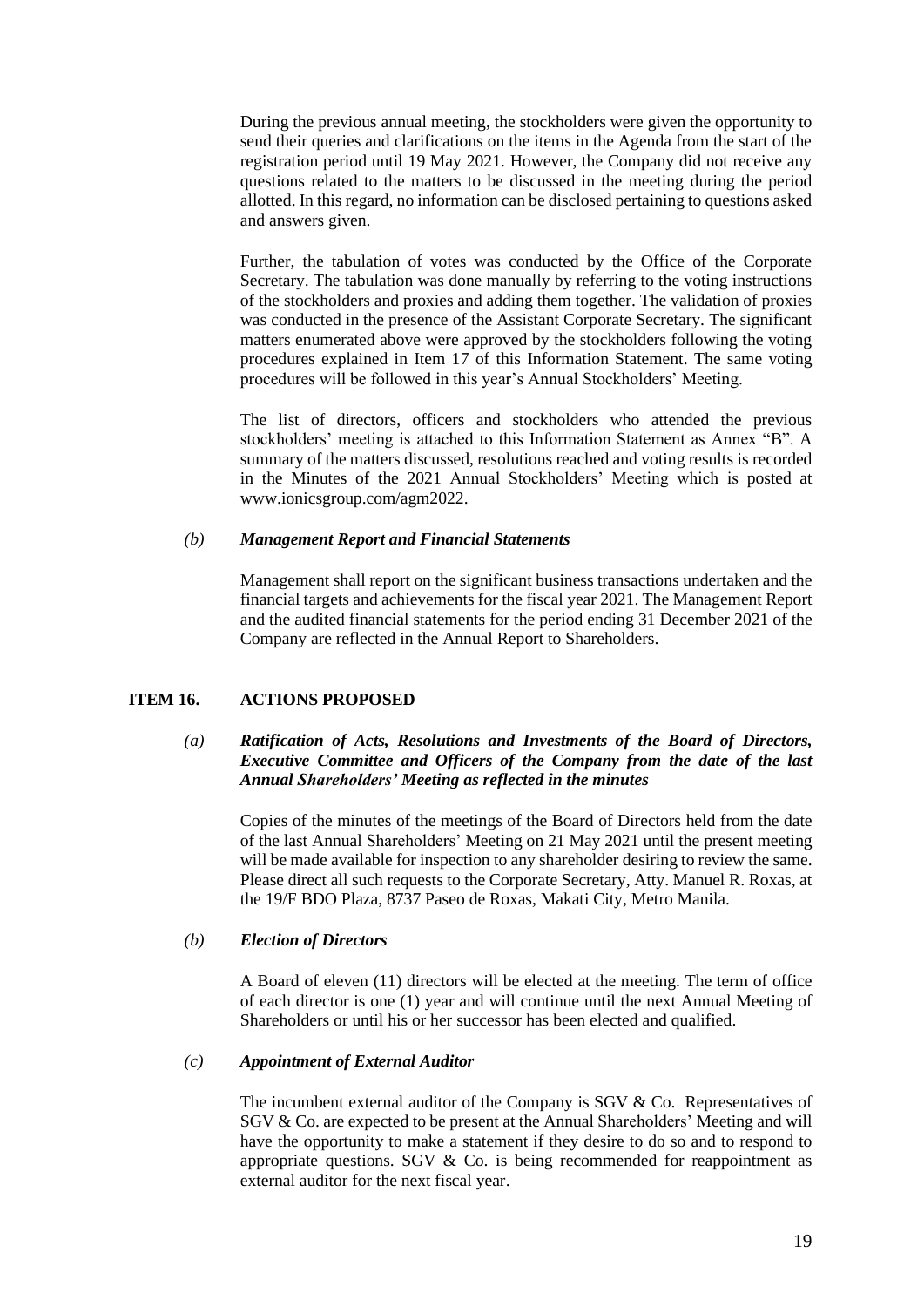# **ITEM 17. VOTING PROCEDURES**

- (a) An affirmative vote by the shareholders representing at least a majority of shareholders present at the meeting shall be sufficient for the approval of the following: (i) Approval of the minutes of the previous Annual Shareholders' Meeting; (ii) Management Report and Financial Statements; (iii) Ratification of all Acts, Resolutions and Investments of the Board of Directors, Executive Committee and Officers of the Company from the date of the last Annual Shareholders' Meeting; and (iv) Appointment of External Auditor.
- (b) The eleven (11) nominees to the Board of Directors who garner the highest number of votes shall be deemed elected. A shareholder may vote such number of shares standing in his own name in the stock and transfer book of the Corporation as of record date for as many persons as there are directors to be elected, or he may cumulate said shares and give one candidate as many votes as the number of directors to be elected, or he may distribute them on the same principle among as many candidates as he shall see fit; provided the total number of votes cast by him shall not exceed the number of shares owned by him multiplied by the number of directors to be elected.
- (c) The manner of voting and counting of votes will be as follows:
	- i. Every shareholder entitled to vote shall have the right to vote the number of shares registered in his name on record as of the close of business hours on 27 May 2022. Any shareholder who cannot attend the meeting may designate his/her authorized representative by submitting a signed proxy form via email to [Ioncorp.agm@ionics-ems.com](mailto:Ioncorp.agm@ionics-ems.com) no later than the close of business hours on 15 June 2022. Only votes submitted on or before 15 June 2022 shall be honoured for purposes of voting.

The requirements and procedure for voting through remote communication are provided below.

ii. The manner of tabulation and counting of the votes shall be under the supervision of the Corporate Secretary.

# **REQUIREMENTS AND PROCEDURE FOR PARTICIPATION AND VOTING THROUGH REMOTE COMMUNICATION**

# **A. Registration for the 2022 Annual Shareholders' Meeting**

- 1. Shareholders of record as of 27 May 2022 who wish to attend the meeting and vote in absentia should register through the Company's registration portal at www.ionicsgroup.com/agm2022 on or before 15 June 2022 ("Registration Period").
- 2. Shareholders of record are required to provide the following for validation and verification: a. Individual Shareholders
	- Scanned copy of the front and back portions of the shareholder's valid government-issued photo ID.\*

<sup>\*</sup> Valid government-issued photo IDs include the following: Driver's License, Passport, Unified Multi-Purpose ID, Professional Regulation Commission ID, SSS ID, Pag-Ibig ID, and Senior Citizen ID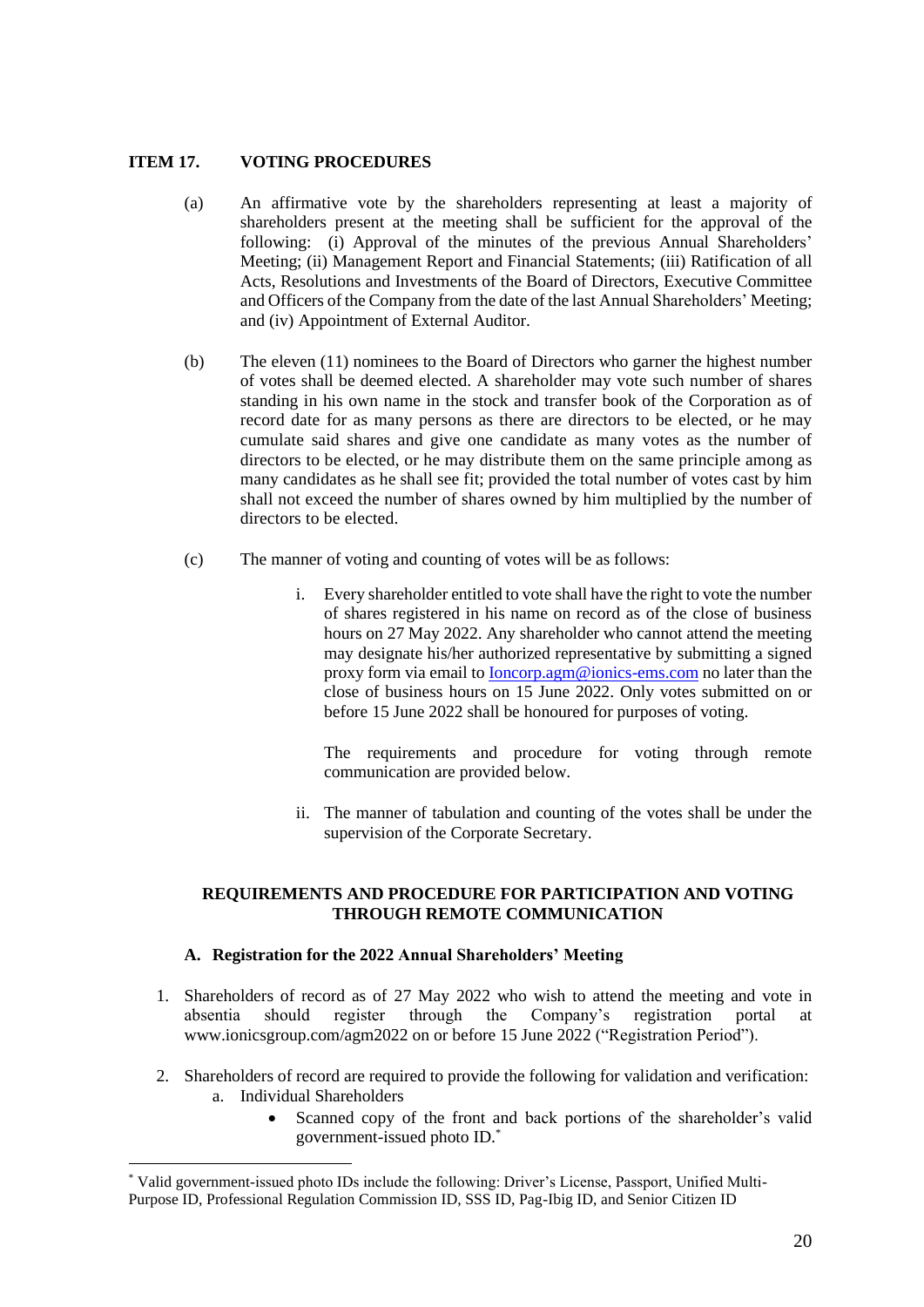- Valid and active corporate or personal e-mail address; and
- Valid and active contact number (landline or mobile number).
- b. Corporate Shareholders
	- Scanned copy of a Secretary's Certificate attesting to the authority of the representative to attend the meeting and vote for and on behalf of the Corporation;
	- Scanned copy of the front and back portions of the valid government-issued photo ID\* of the corporate shareholder's representative.
	- Valid and active corporate or personal e-mail address of the corporate shareholder's representative; and
	- Valid and active contact number (landline or mobile number) of the corporate shareholder's representative.
- c. For Shareholders with Joint Accounts
	- In addition to the above requirements for individual shareholders, a scanned copy of an authorization letter signed by all joint shareholders on who among them is authorized to cast the vote for the account.
- d. For Shareholders represented by Proxy
	- Scanned copy of the front and back portions of the shareholder's valid government-issued photo ID.\*
	- Scanned copy of the Proxy Form or an authorization letter signed by the shareholder, authorizing the Proxy to attend the meeting and cast the vote for the account.
	- Valid and active corporate or personal e-mail address of the Proxy; and
	- Valid and active contact number (landline or mobile number) of the Proxy.
- e. For Shareholders under Broker Accounts
	- In addition to the above requirements for individual and corporate shareholders, shareholders under broker accounts shall submit a scanned copy of the broker's certification signed by the authorized signatory/ies on the beneficial shareholder's name, account number and number of shares.
	- In case of a corporate shareholder, submit also a scanned copy of the Secretary's Certificate attesting to the authority of the representative to vote for and on behalf of the corporate beneficial shareholder.
- 3. Upon completion of the validation and verification procedure, each registered shareholder will receive an email confirmation which includes the link which the shareholder may use to access the virtual meeting room for the 2022 Annual Shareholders' Meeting of Ionics, Inc. together with the voting form.
- 4. The voting form shall contain the agenda items reflected on the Notice of the Annual Shareholders' Meeting. Shareholders may vote as follows:
	- a. For items other than the election of directors, registered shareholders have the option to vote "For", "Against", or "Abstain";
	- b. For election of Directors, the system of cumulative voting shall be followed. Each registered shareholder has a number of votes equal to the number of shares he/she owns, times the number of directors to be elected. Under this voting system, the registered shareholder has the option to (i) cast all his/her votes in favor of one (1) nominee, or (ii) distribute those votes among as many nominees as he/she may deem fit;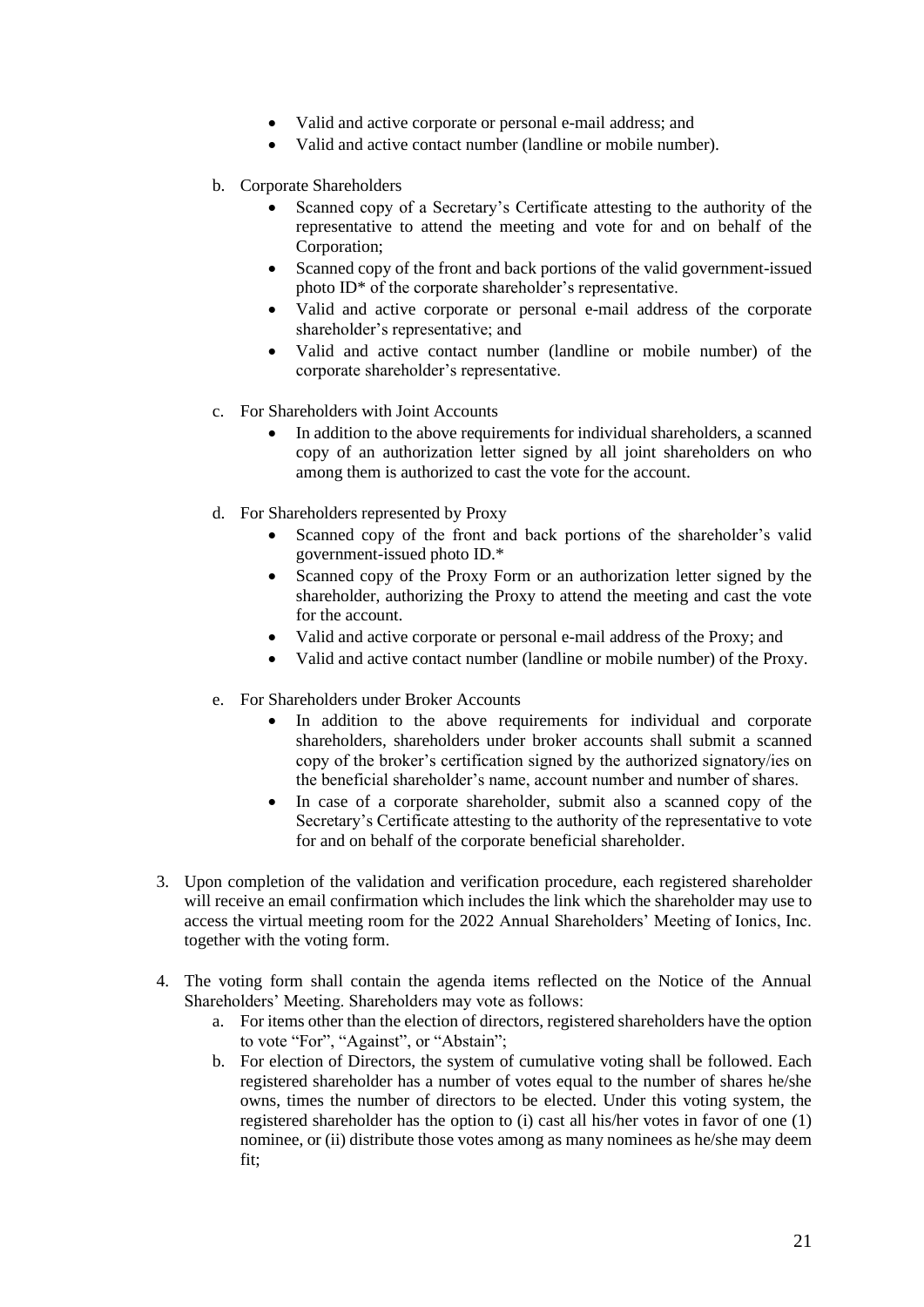- c. Once the registered shareholder has completed voting, he/she can submit his/her votes by sending the voting form to Ioncorp.agm@ionics-ems.com. Upon submission, the registered shareholder may no longer change his/her votes.
- 5. The Office of the Corporate Secretary shall tabulate all valid votes cast in absentia and votes cast through proxies. An independent party will validate the voting results, which will be reported by the Corporate Secretary at the meeting. All votes should be submitted no later than 15 June 2022.

# **B. Other Information**

- 1. Only those shareholders who have completed the registration and verification procedure within the Registration period shall be considered in determining the existence of a quorum. All documents (i.e. government-issued ID, authorization letter, Proxy Form, Secretary's Certificate) to be submitted must be in digital format with a file size no larger than 3 megabytes each;
- 2. The conduct of the 2022 Annual Shareholders' Meeting will be streamed live. In order to be admitted by the host to the virtual meeting room, please join using your full name, turn-on your camera and mute your microphone.
- 3. Votes and queries cannot be submitted during the livestream. Registered shareholders may send their queries or comments related to the items in the agenda to Ioncorp.agm@ionics-ems.com on or before 15 June 2022.
- 4. The proceedings will be recorded in video and audio format. The Minutes of the Meeting will be uploaded to the Company website within five (5) business days upon the adjournment of the Annual Shareholders' Meeting.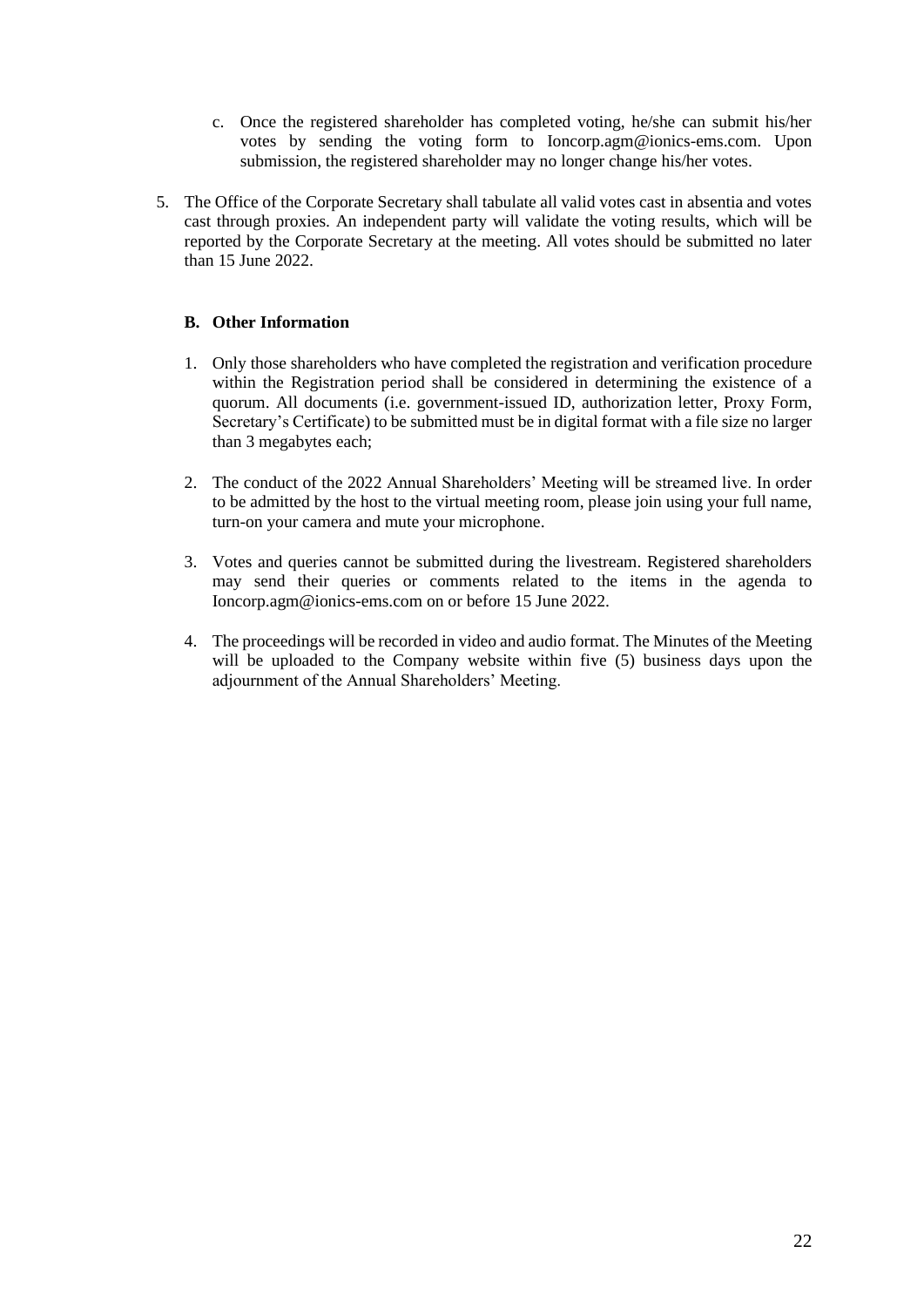*The Company undertakes to provide without charge to each shareholder, upon written request by the shareholder, a copy of the Company's Annual Report (SEC Form 17-A), Audited Financial Statements and Quarterly Report (SEC Form 17-Q) for the First Quarter of 2022, which may also be viewed at the Company's official website [\(www.ionicsgroup.com\)](http://www.ionicsgroup.com/) and PSE Edge. Please direct all such requests to the Corporate Secretary, Atty. Manuel R. Roxas, at the 19/F BDO Plaza, 8737 Paseo de Roxas, Makati City, Metro Manila.*

## **SIGNATURE**

After reasonable inquiry and to the best of my knowledge and belief, I certify that the information set forth in this report is true, complete and correct. This report is signed in the City of Makati on 18 May 2022.

IONICS, INC.

Bv:

**MANUEL R. ROXAS** Corporate Secretary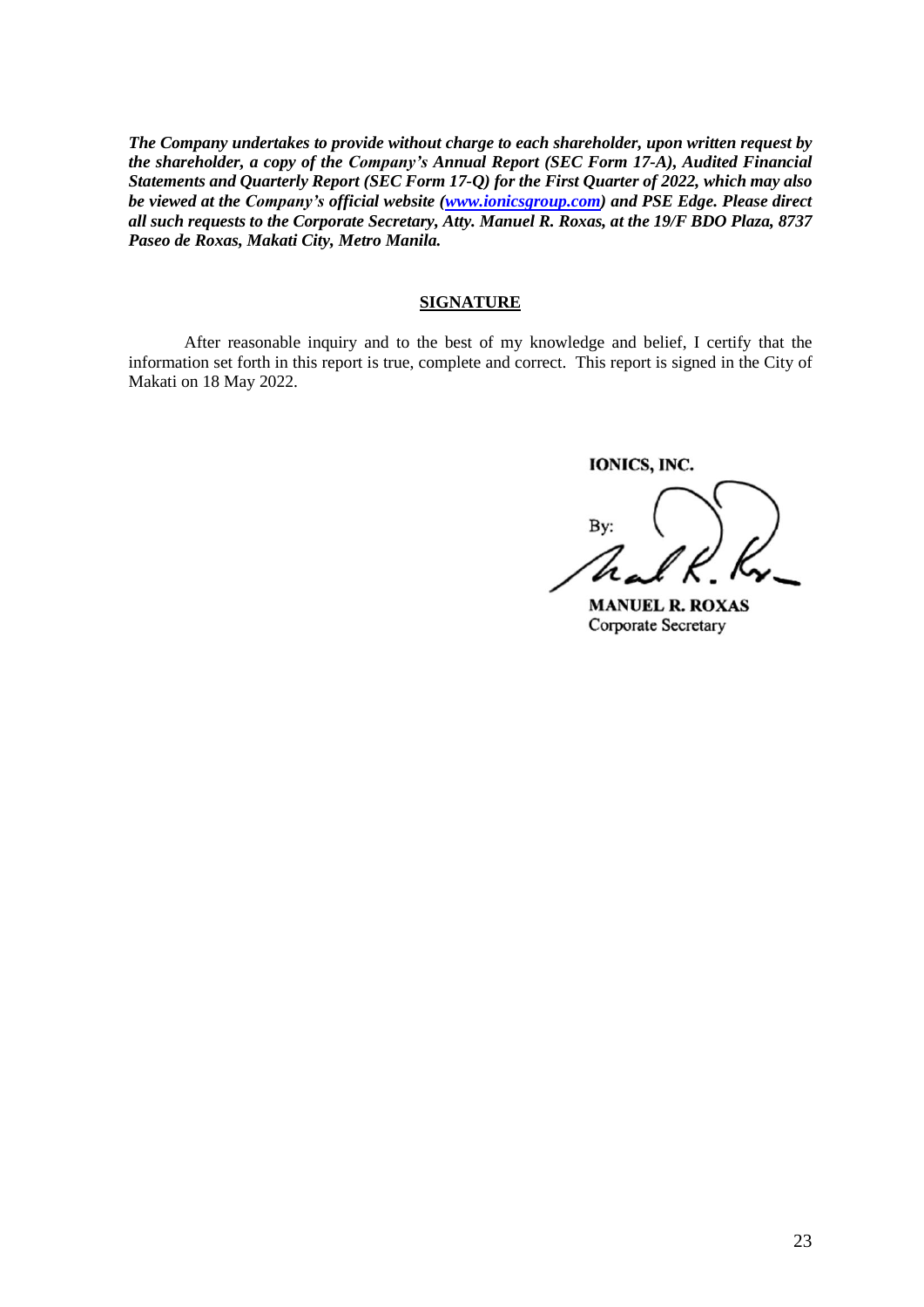## **ANNEX A**

# **AGENDA**

### **DETAILS AND RATIONALE**

#### **1. Call to Order**

The Chairman will formally open the 2022 Annual Shareholders' Meeting of Ionics EMS, Inc. (the "Company").

#### **2. Proof of Notice of Meeting**

The Corporate Secretary will certify that the Notice was published in the business section of two (2) newspapers of general circulation for two (2) consecutive days in compliance with the requirements of the SEC.

### **3. Certification of Quorum**

The Corporate Secretary will certify as to the existence of a quorum for a valid transaction of business at the Annual Shareholders' Meeting. The shareholders of record, present in person or by proxy, representing a majority of the outstanding capital stock shall constitute a quorum for the transaction of business.

### **4. Approval of the Minutes of the Previous Meeting**

The minutes of the 2021 Annual Shareholders' Meeting are posted on the Company's website. A resolution approving the minutes will be presented to the shareholders for approval.

#### **5. Management Report for the Fiscal Year 2021**

The President will present to the shareholders the highlights of the Company in 2021.

## **6. Ratification of All Acts, Proceedings and Resolutions of the Board of Directors and Officers of the Corporation from the date of the last Annual Shareholders' Meeting to the present**

The acts, proceedings and resolutions of the Board of Directors and Officers of the Company will be presented to the stockholders for approval and ratification.

# **7. Election of Directors**

The Corporate Secretary will present to the shareholders the nominees for election to the Board of Directors for the year 2022.

#### **8. Appointment of External Auditors**

The appointment of SGV  $&$  Co. as the Company's external auditor for the year 2022 will be presented to the shareholders for confirmation and ratification.

### **9. Adjournment**

Upon consideration of all matters included in the Agenda, the Chairman shall declare the meeting adjourned.